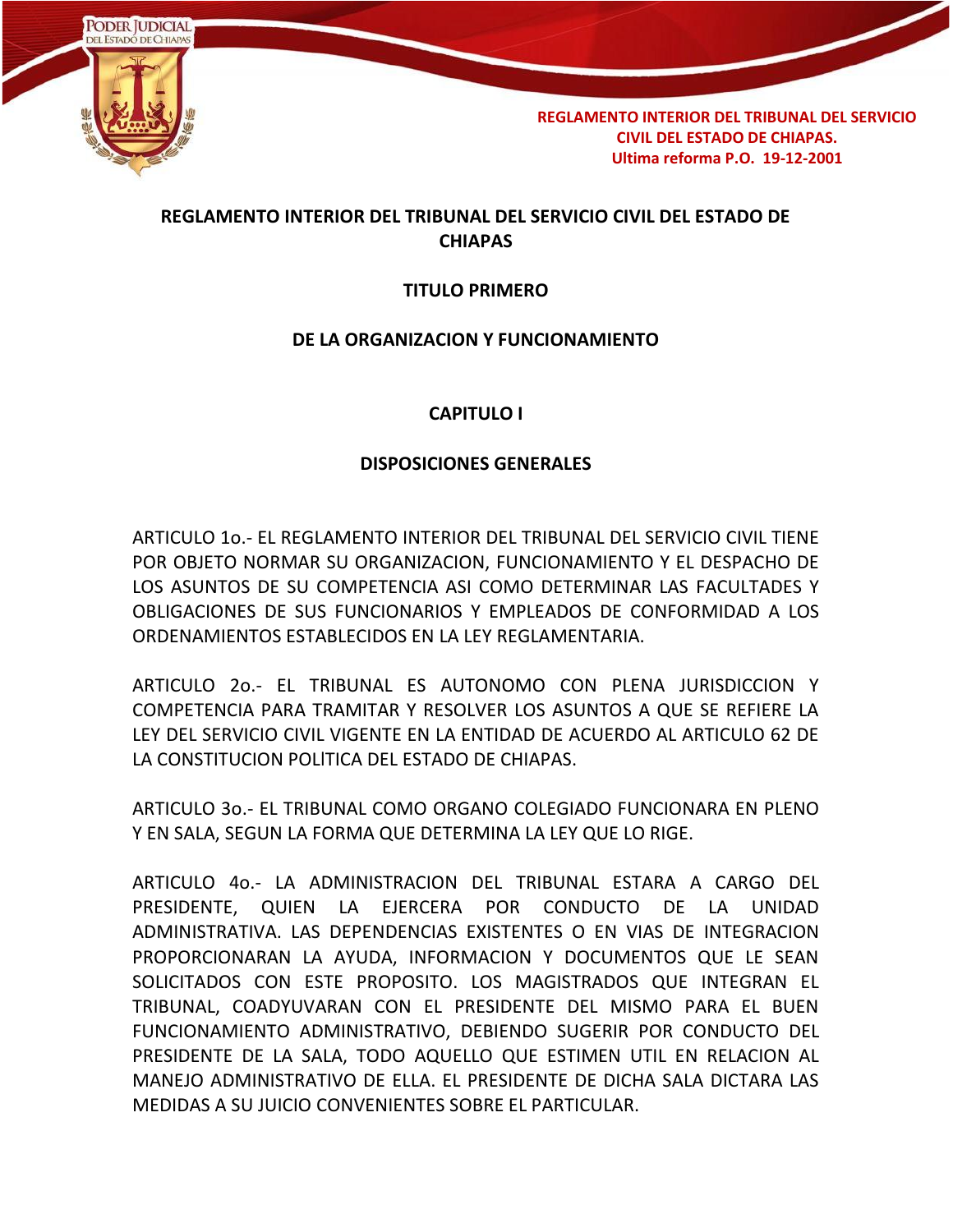

LAS ORDENES DICTADAS POR LOS MAGISTRADOS, EN EL EJERCICIO DE SUS FUNCIONES SIN IMPORTAR SU UBICACION O REPRESENTACION SERAN OBEDECIDAS SIN EXCUSA, NI DILACION POR LAS PERSONAS O DEPENDENCIAS A QUIENES VAYAN DIRIGIDAS. DEL USO DE ESTA FACULTAD, DARAN CUENTA, AL PLENO EN LA SESION MAS PROXIMA.

ARTICULO 5o.- LAS RELACIONES DEL GOBIERNO DEL ESTADO CON EL TRIBUNAL SERAN POR CONDUCTO DE LA SECRETARIA GENERAL DE GOBIERNO Y SU PRESUPUESTO DE GASTOS QUE RIGEN SU FUNCIONAMIENTO SERAN CUBIERTOS POR EL ESTADO EN EL PRESUPUESTO DE EGRESOS DEL PODER JUDICIAL.

ARTICULO 6o.- PARA EL DESEMPEÑO DE LOS CARGOS EN EL TRIBUNAL DEL SERVICIO CIVIL DEL ESTADO ES REQUISITO INDISPENSABLE CUMPLIR CON LAS PREVENCIONES A QUE SE REFIEREN LOS ARTICULOS 77 Y 78 DE LA LEY DEL SERVICIO CIVIL DEL ESTADO Y LOS MUNICIPIOS DE CHIAPAS.

#### **CAPITULO II**

#### **DEL PLENO**

ARTICULO 7o.- EL PLENO ES EL ORGANO SUPREMO DEL TRIBUNAL Y SUS DISPOSICIONES SON OBLIGATORIAS.

ARTICULO 8o.- EL PLENO SE INTEGRA CON EL PRESIDENTE DEL TRIBUNAL QUIEN LO PRESIDE Y LA TOTALIDAD DE LOS MAGISTRADOS DE LA SALA.

ARTICULO 9o.- ENTRE LAS FACULTADES DEL PLENO ESTAN LAS SIGUIENTES:

I.- EXPEDIR EL REGLAMENTO INTERIOR Y ESTABLECER LAS ESTRATEGIAS DE ORGANIZACION DEL TRIBUNAL;

II.- UNIFORMAR EL CRITERIO DE CARACTER PROCESAL DE LA SALA, PROCURANDO EVITAR TESIS CONTRADICTORIAS;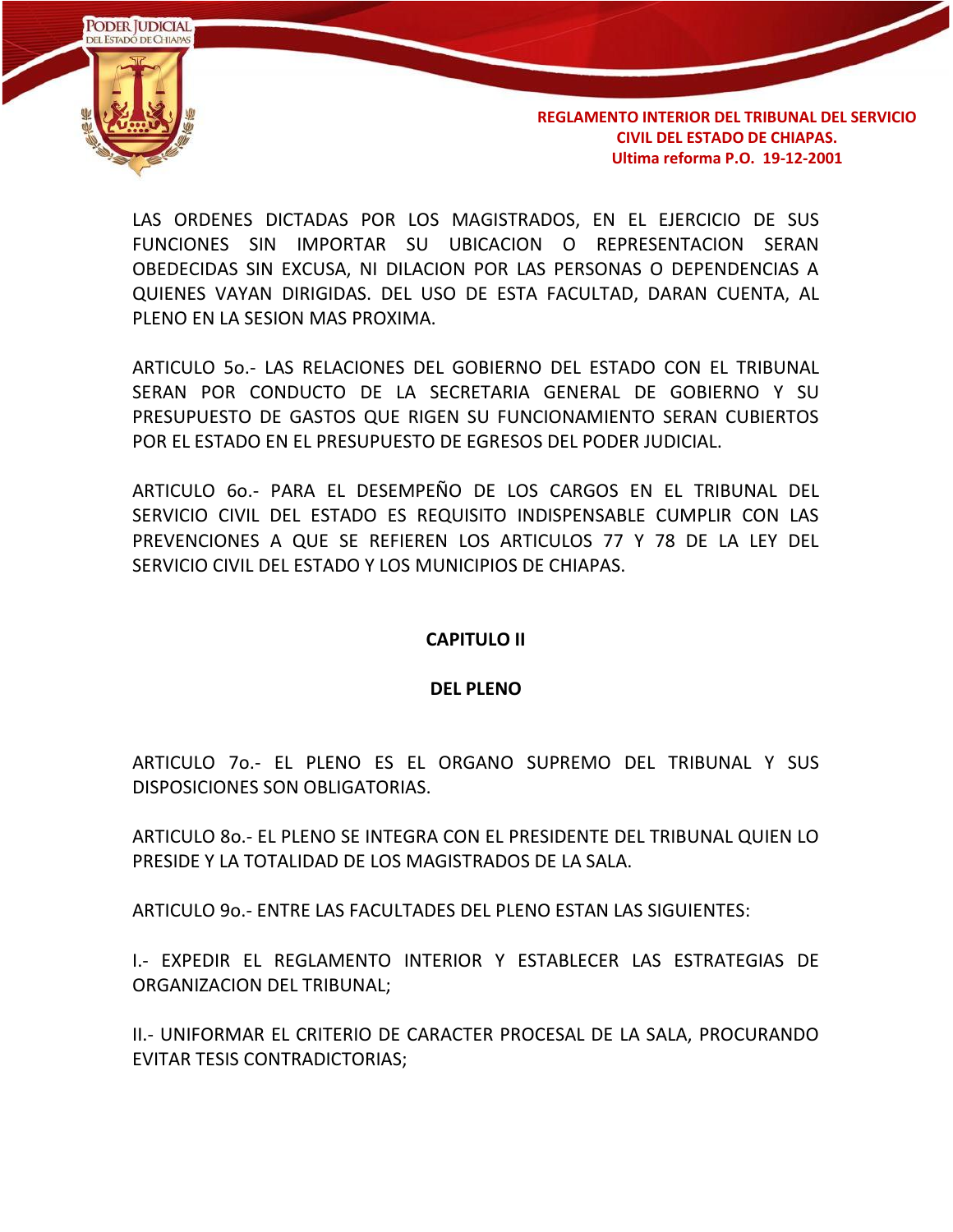

III.- CONOCER, ANALIZAR, TRAMITAR Y RESOLVER CONFLICTOS COLECTIVOS QUE SURJAN ENTRE LOS TITULARES DE LOS PODERES Y SUS TRABAJADORES A QUE SE REFIERE EL ARTICULO 82 FRACCIONES II, III, IV Y V DE LA LEY DEL SERVICIO CIVIL DEL ESTADO Y LOS MUNICIPIOS DE CHIAPAS.

IV.- CONCEDER EL REGISTRO DE LOS SINDICATOS, Y EN SU CASO, DICTAR LA CANCELACION DE LOS MISMOS, CONOCER DE LOS CONFLICTOS SINDICALES E INTERSINDICALES; Y EFECTUAR EL REGISTRO DE LAS CONDICIONES GENERALES DE TRABAJO;

V.- ACORDAR EN FUNCION DE LAS NECESIDADES DEL SERVICIO LA AMPLIACION DEL NUMERO DE SALAS QUE SE REQUIERA PARA EL MEJOR FUNCIONAMIENTO DEL TRIBUNAL;

VI.- DETERMINAR SOBRE LAS PROPUESTAS QUE FORMULE EL PRESIDENTE DEL TRIBUNAL PARA LOS NOMBRAMIENTOS DE:

A).- SECRETARIO GENERAL DE ACUERDOS;

B).- SECRETARIOS:

1.- GENERAL DE SALA.

2.- ENCARGADO DE LA SECCION DE AMPAROS.

3.- DE PONENCIAS.

(ADICIONADO, P.O. 15 DE AGOSTO DE 2001) 4.- SECRETARIO CONCILIADOR.

C).- PROYECTISTAS;

D).- ACTUARIOS;

E).- DEFENSORES DEL TRABAJO.

(ADICIONADO, P.O. 19 DE DICIEMBRE DE 2001) F). CONTRALOR INTERNO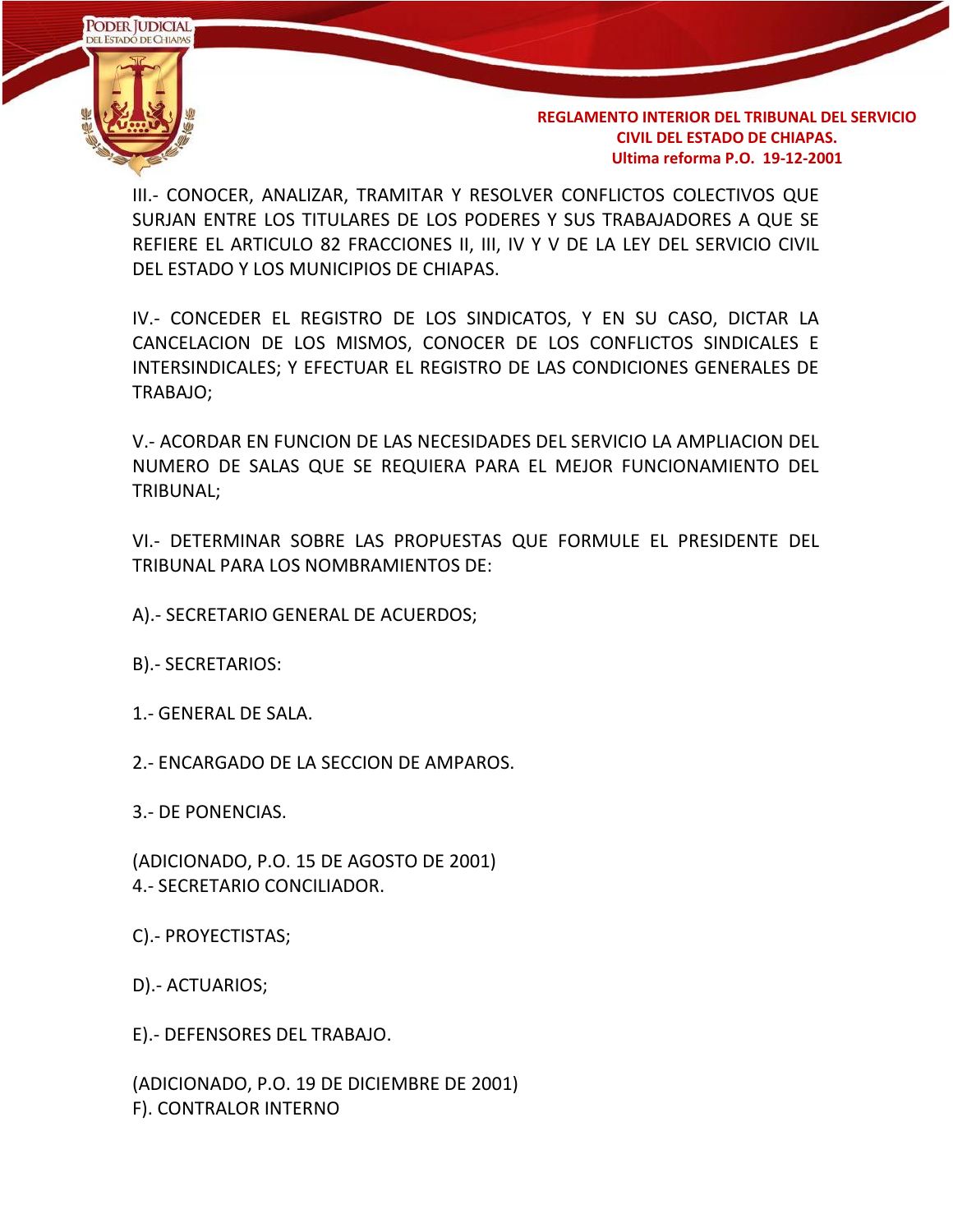

VII.- NOMBRAR, RESCINDIR, REMOVER O SUSPENDER A LOS TRABAJADORES DEL TRIBUNAL EN LOS TERMINOS DE LA LEY Y DE ESTE REGLAMENTO; Y

VIII.- FIJAR EL CALENDARIO OFICIAL DE LABORES DEL TRIBUNAL, PROCURANDO HACERLO COINCIDIR CON EL DEL SUPREMO TRIBUNAL DE JUSTICIA DEL ESTADO.

ARTICULO 10o.- LA PUBLlCACION OFICIAL DE LA MEMORIA ANUAL SOBRE EL ESTADO, FUNCIONAMIENTOS Y ACTIVIDADES DEL PLENO Y DE LA SALA.

ARTICULO 11o.- EL PLENO PARA FUNCIONAR REQUIERE DE LA PRESENCIA DEL PRESIDENTE DEL TRIBUNAL Y DE LA MAYORIA DE LOS MAGISTRADOS QUE LO INTEGRAN EN TERMINOS DEL ARTICULO 73 DE LA LEY REGLAMENTARIA, EN CASO DE EMPATE, EL VOTO DEL PRESIDENTE SERA DE CALIDAD.

ARTICULO 12o.- LAS SESIONES DEL PLENO SERAN ORDINARIAS Y EXTRAORDINARIAS. LAS ORDINARIAS SE CELEBRARAN QUlNCENALMENTE, LA QUE SE DARA A CONOCER A LOS MAGISTRADOS CUANDO MENOS CON VEINTICUATRO HORAS DE ANTICIPACION, LAS EXTRAORDINARIAS SE CELEBRARAN EN CUALQUIER TIEMPO Y DEBERAN SER CONVOCADAS POR EL PRESIDENTE Y LA ORDEN DEL DIA SE DARA A CONOCER CON DOCE HORAS DE ANTICIPACION. AL INICIO DE CADA SESION, LA ORDEN DEL DIA PROPUESTA SE SOMETERA A LA CONSIDERACION DE LOS PRESENTES PARA EFECTOS DE SU APROBACION.

ARTICULO 13o.- A LAS SESIONES DEL PLENO, SE LLEVARA LA DOCUMENTACION DE LOS ASUNTOS A TRATAR, DE CONFORMIDAD CON LA ORDEN DEL DIA.

ARTICULO 14o.- LAS SESIONES DEL PLENO SERAN PRESIDIDAS POR EL PRESIDENTE DEL TRIBUNAL, QUIEN DIRIGIRA LOS DEBATES Y PREGUNTARA SI ESTAN SUFICIENTEMENTE DISCUTIDOS LOS ASUNTOS PARA SOMETERLOS A VOTACION.

ARTICULO 15o.- LAS DISPOSICIONES DE ORDEN JURIDICO QUE PARA EL MEJOR DESPACHO DE LOS ASUNTOS EMITA EL PLENO A TRAVES DE SU PRESIDENTE, DEBERAN SER COMUNICADAS AL PERSONAL JURIDICO DE LA SALA CUYO TITULAR VIGILARA DE SU APLlCACION.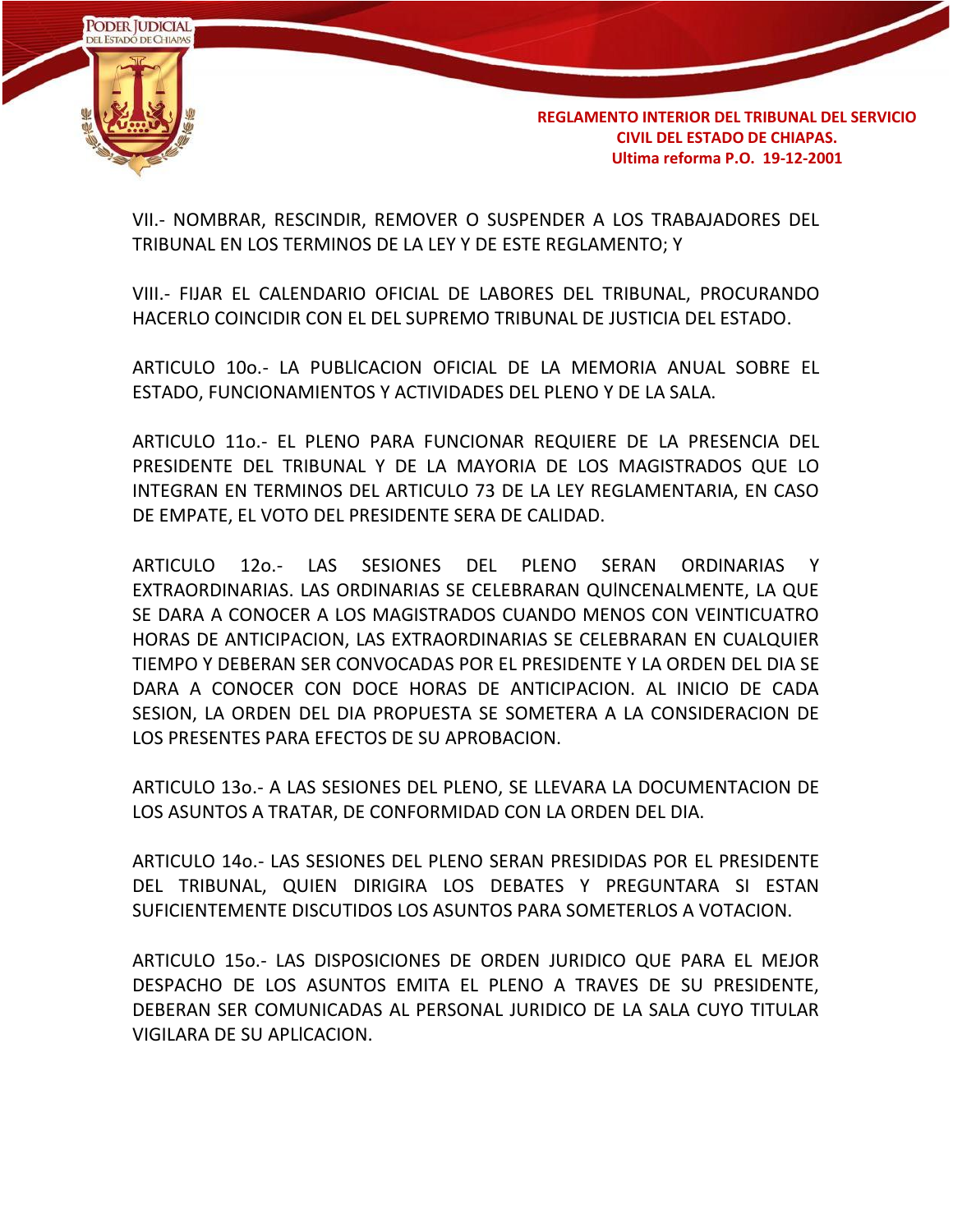

ARTICULO 16o.- EN EL PLENO, EL SECRETARIO GENERAL DE ACUERDOS, ACTUARA COMO SECRETARIO DEL MISMO Y EN SU AUSENCIA LO SUSTITUIRA EL SECRETARIO DE ACUERDOS DE LA SALA.

ARTICULO 17o.- EL SECRETARIO DEL PLENO TENDRA LAS SIGUIENTES ATRIBUCIONES:

I.- PASAR LISTA DE ASISTENCIA DE LOS INTEGRANTES DEL PLENO;

II.- CERTIFICAR EL QUORUM LEGAL PARA LA CELEBRACION DEL PLENO, TOMAR LAS VOTACIONES Y EL SENTIDO DE LAS RESOLUCIONES;

III.- DAR LECTURA A LOS DOCUMENTOS RELACIONADOS CON LOS ASUNTOS QUE SE TRATEN EN LA SESION;

IV.- LEVANTAR EL ACTA CORRESPONDIENTE DE LA SESION DEL PLENO, Y EN SU CASO SOMETERLA DE INMEDIATO A SU APROBACION Y FIRMA, CON EL OBJETO DE AGILIZAR EL CUMPLIMIENTO DE LAS RESOLUCIONES TOMADAS ENTREGANDO UNA COPIA DE LA MISMA A CADO UNO DE LOS MAGISTRADOS;

V.- AGREGAR EN CADA CASO, AL EXPEDIENTE QUE CORRESPONDA COPIA AUTORIZADA DEL ACUERDO TOMADO; Y

VI.- DAR A CONOCER A LA SALA LOS ACUERDOS DEL PLENO QUE ESTE CONSIDERE CONVENIENTE PARA UNIFORMAR LOS CRITERIOS DE CARACTER PROCESAL.

### **CAPITULO III**

#### **DEL PRESIDENTE**

ARTICULO 18o.- EL PRESIDENTE DEL TRIBUNAL ES NOMBRADO POR EL SUPREMO TRIBUNAL DE JUSTICIA Y DURARA SEIS AÑOS EN SU CARGO PUDIENDO SER REELECTO.

ARTICULO 19o.- EN LOS TERMINOS DE LA LEY DE LA MATERIA TENDRA LAS FACULTADES Y OBLIGACIONES SIGUIENTES: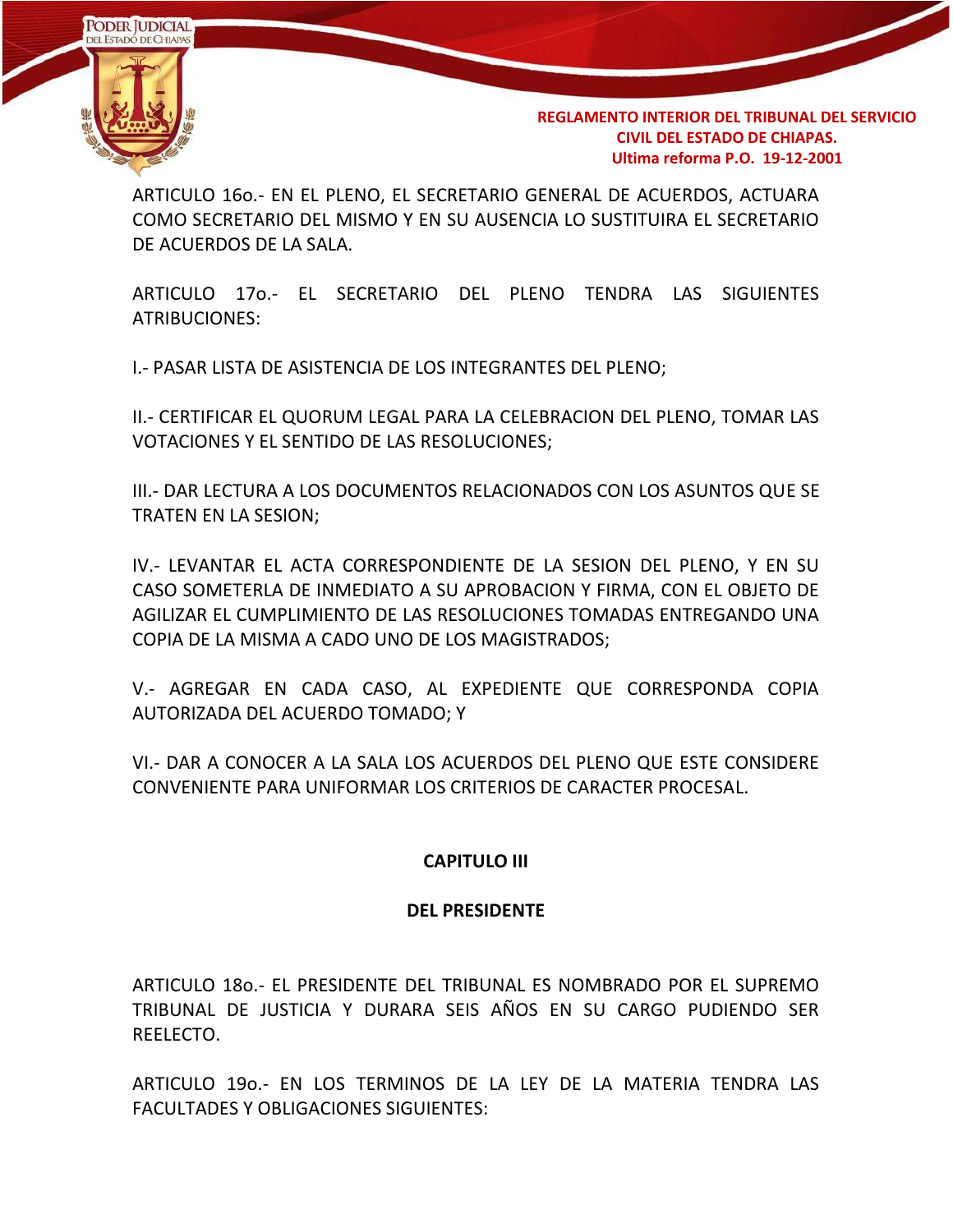

I.- EJERCER LA REPRESENTACION DEL TRIBUNAL.

II.- DIRIGIR LA ADMINISTRACION DEL MISMO, DE CONFORMIDAD CON EL REGLAMENTO Y LA LEY DE LA MATERIA;

III.- PRESIDIR LAS SESIONES DEL PLENO;

IV.- CUIDAR EL ORDEN Y DISCIPLINA DEL PERSONAL DEL TRIBUNAL;

V.- CONCEDER O NEGAR LICENCIAS QUE DE ACUERDO A LA LEY SEAN SOLICITADAS;

VI.- LOS ASUNTOS SE ASIGNARAN A LOS MAGISTRADOS PARA SU ESTUDIO Y RESOLUCION, LLEVANDO AL EFECTO UN LIBRO DE CONTROL, A CARGO DEL SECRETARIO GENERAL DE ACUERDOS;

VII.- VIGILAR SE CUMPLAN LOS LAUDOS DICTADOS POR EL PLENO;

VIII.- VIGILAR EL CORRECTO FUNCIONAMIENTO DE LA SALA DICTANDO EN SU CASO LAS MEDIDAS CONDUCENTES PARA CORREGIR CUALQUIER ANOMALlA; Y

IX.- RENDIR LOS INFORMES RELATIVOS A LOS AMPAROS QUE SE INTERPONGAN EN CONTRA DE LOS LAUDOS Y DE LAS RESOLUCIONES DICTADAS POR EL PLENO, DEBIENDO HACERLO EN CADA CASO DEL CONOCIMIENTO DEL MISMO.

ARTICULO 20o.- AL PRESIDENTE DENTRO DE SUS FACULTADES LE CORRESPONDE:

I.- CONVOCAR A LAS SESIONES DEL PLENO Y FORMULAR SU ORDEN DEL DIA EN LOS TERMINOS DEL ARTICULO ANTERIOR;

II.- PRESENTAR A LA CONSIDERACION DEL PLENO LAS ESTRATEGIAS DE ORGANIZACION PARA SU ANALlSIS Y APROBACION;

III.- PRESENTAR LA PROPUESTA DE LOS NOMBRAMIENTOS DE LOS FUNCIONARIOS MENORES PARA SU APROBACION;

IV.- DIRIGIR, COORDINAR Y CONTROLAR LA REALlZACION EFICIENTE Y OPORTUNA DE LOS PROGRAMAS DE TRABAJO DEL TRIBUNAL;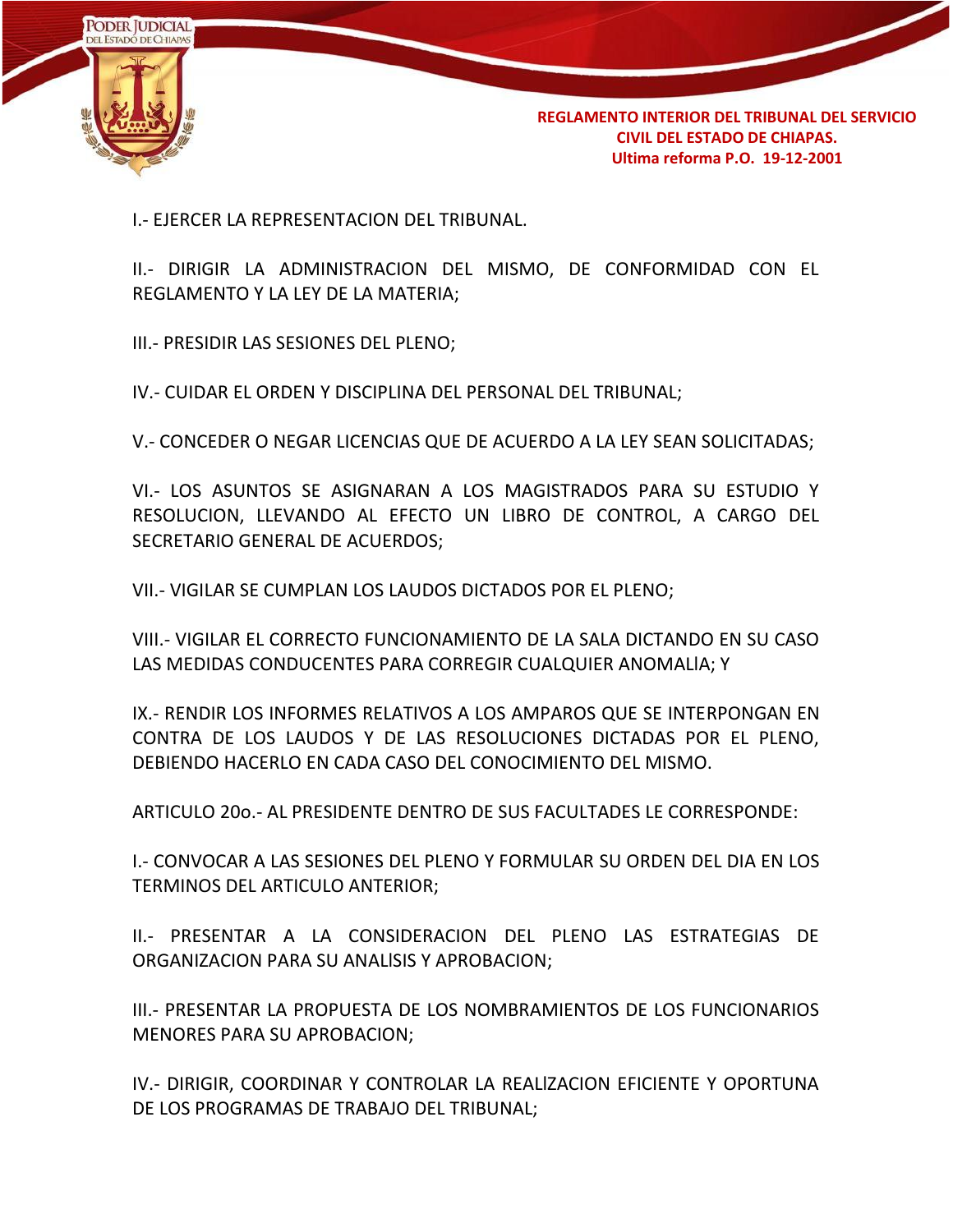

V.- PRESENTAR AL PLENO PARA SU APROBACION, LOS PROYECTOS DE ASIGNACIONES Y PRESUPUESTOS CORRESPONDIENTES; Y

VI.- CONCEDER O NEGAR LA SUSPENSION PROVISIONAL EN LOS TERMINOS DEL ARTICULO 174 DE LA LEY DE AMPARO.

ARTICULO 21o.- EL PRESIDENTE SERA SUSTITUIDO EN SUS FALTAS TEMPORALES Y EN LAS DEFINITIVAS, EN TANTO SE EXPIDE NUEVO NOMBRAMIENTO, POR EL SECRETARIO GENERAL DE ACUERDOS.

### **CAPITULO IV**

#### **DE LA SALA**

ARTICULO 22o.- CORRESPONDE A LA SALA CONOCER DE LOS CONFLICTOS INDIVIDUALES DE LA COMPETENCIA DEL TRIBUNAL.

ARTICULO 23o.- EL TRIBUNAL FUNCIONARA INICIALMENTE CON UNA SALA CON OPCION DE INCREMENTARSE EL NUMERO NECESARIO DE ACUERDO A SUS NECESIDADES.

ARTICULO 24o.- LA SALA ESTARA INTEGRADA POR TRES MAGISTRADOS, DESIGNADOS:

I.- UNO POR EL SUPREMO TRIBUNAL DE JUSTICIA DEL ESTADO;

II.- UNO POR EL PODER EJECUTIVO; Y

III.- UNO POR LA UNIDAD BUROCRATICA CORRESPONDIENTE, DE CUYO ASUNTO LE COMPETE SU REPRESENTATIVIDAD, SIENDO PRESIDENTE EL PRIMERO DE LOS MENCIONADOS.

ARTICULO 25o.- EN LA SALA HABRA SECRETARIOS, PROYECTISTAS, DEFENSORES DEL TRABAJO, ACTUARIOS Y PERSONAL ADMINISTRATIVO QUE SEA NECESARIO PARA SU FUNCIONAMIENTO.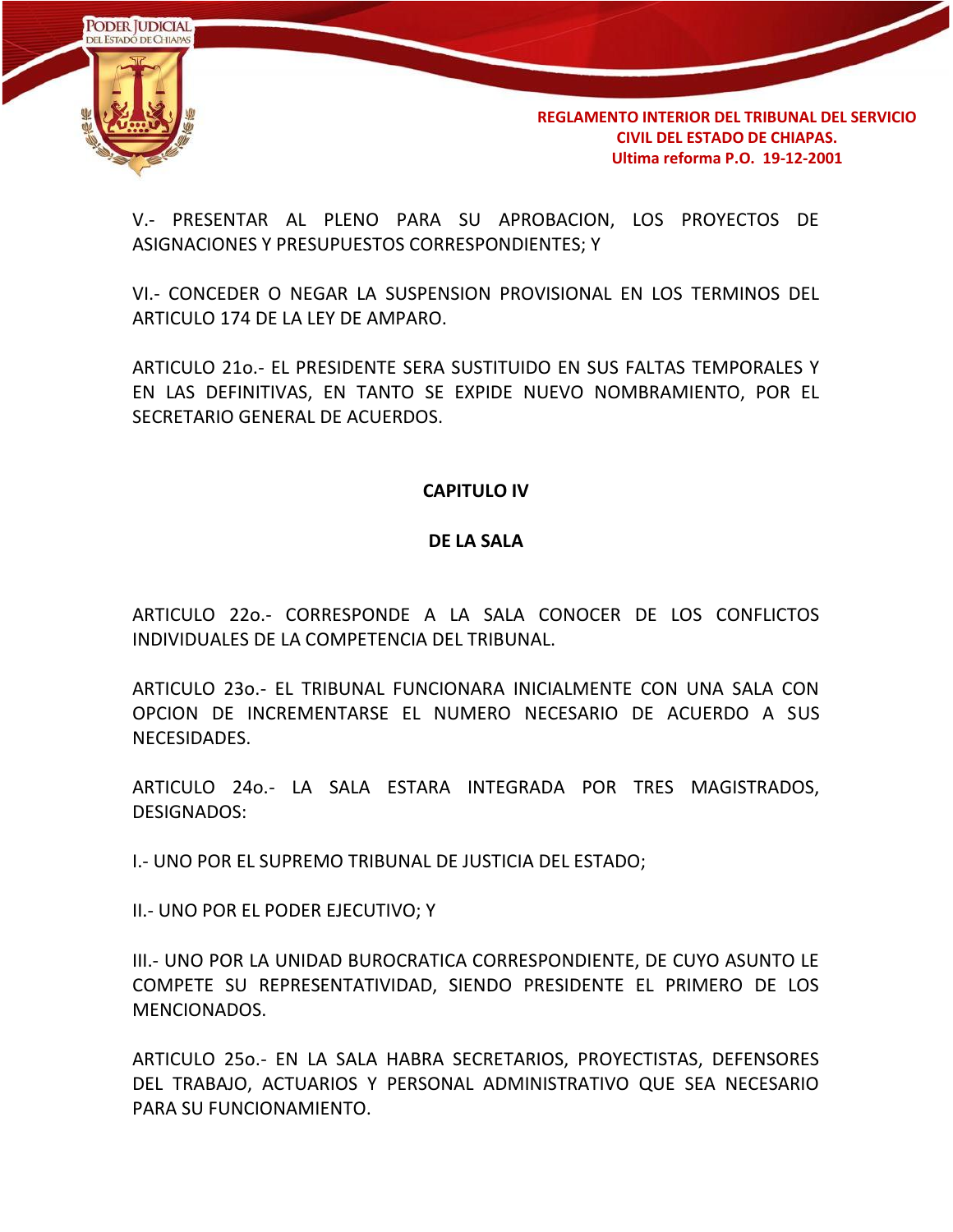

ARTICULO 26o.- LAS FALTAS TEMPORALES DEL PRESIDENTE DE LA SALA SERAN CUBIERTAS POR EL SECRETARIO DE ACUERDOS DE LA MISMA.

ARTICULO 27o.- A LA SALA CORRESPONDE CONOCER Y RESOLVER EN TERMINOS DE LEY LO SIGUIENTE:

I.- TRAMITAR Y RESOLVER LOS CONFLICTOS INDIVIDUALES QUE SURJAN ENTRE LOS TITULARES DE LAS DEPENDENCIAS CON SUS TRABAJADORES A QUE SE REFIERE EL ARTICULO 1o. DE LA LEY DEL SERVICIO CIVIL DEL ESTADO Y LOS MUNICIPIOS DE CHIAPAS, Y

II.- LOS CASOS A QUE SE REFIERE LA LEY DEL SERVICIO CIVIL DEL ESTADO Y LOS MUNICIPIOS DE CHIAPAS.

ARTICULO 28o.- LA SALA ACTUARA EN FORMA COLEGIADA EN TODOS LOS ASUNTOS QUE SE TRAMITEN Y SEAN DE SU COMPETENCIA.

ARTICULO 29o.- EL PRESIDENTE DE SALA EN LOS TERMINOS DE LA LEY DE LA MATERIA TIENE LAS FACULTADES Y OBLIGACIONES SIGUIENTES:

I.- CUIDAR EL ORDEN Y LA DISCIPLINA DEL PERSONAL DE LA SALA;

II.- VIGILAR QUE SE CUMPLAN LOS LAUDOS DICTADOS POR LA SALA;

III.- RENDIR LOS INFORMES EN LOS AMPAROS, CUANDO LA SALA TENGA EL CARACTER DE AUTORIDAD RESPONSABLE, HACIENDOLO EN CADA CASO DEL CONOCIMIENTO DE LOS MAGISTRADOS QUE LA INTEGRAN;

IV.- INFORMAR CON EL CONOCIMIENTO DE LOS MAGISTRADOS REPRESENTANTES DE LA MISMA, AL PRESIDENTE DEL TRIBUNAL LAS DEFICIENCIAS QUE OBSERVE EN EL FUNCIONAMIENTO DE LA SALA Y SUGERIR LAS MEDIDAS CONVENIENTES PARA CORREGIRLAS;

V.- TRAMITAR LA CORRESPONDENCIA RELACIONADA CON LOS ASUNTOS DE LA COMPETENCIA DE LA SALA; Y

VI.- LAS DEMAS QUE LE CONFIERAN LAS LEYES.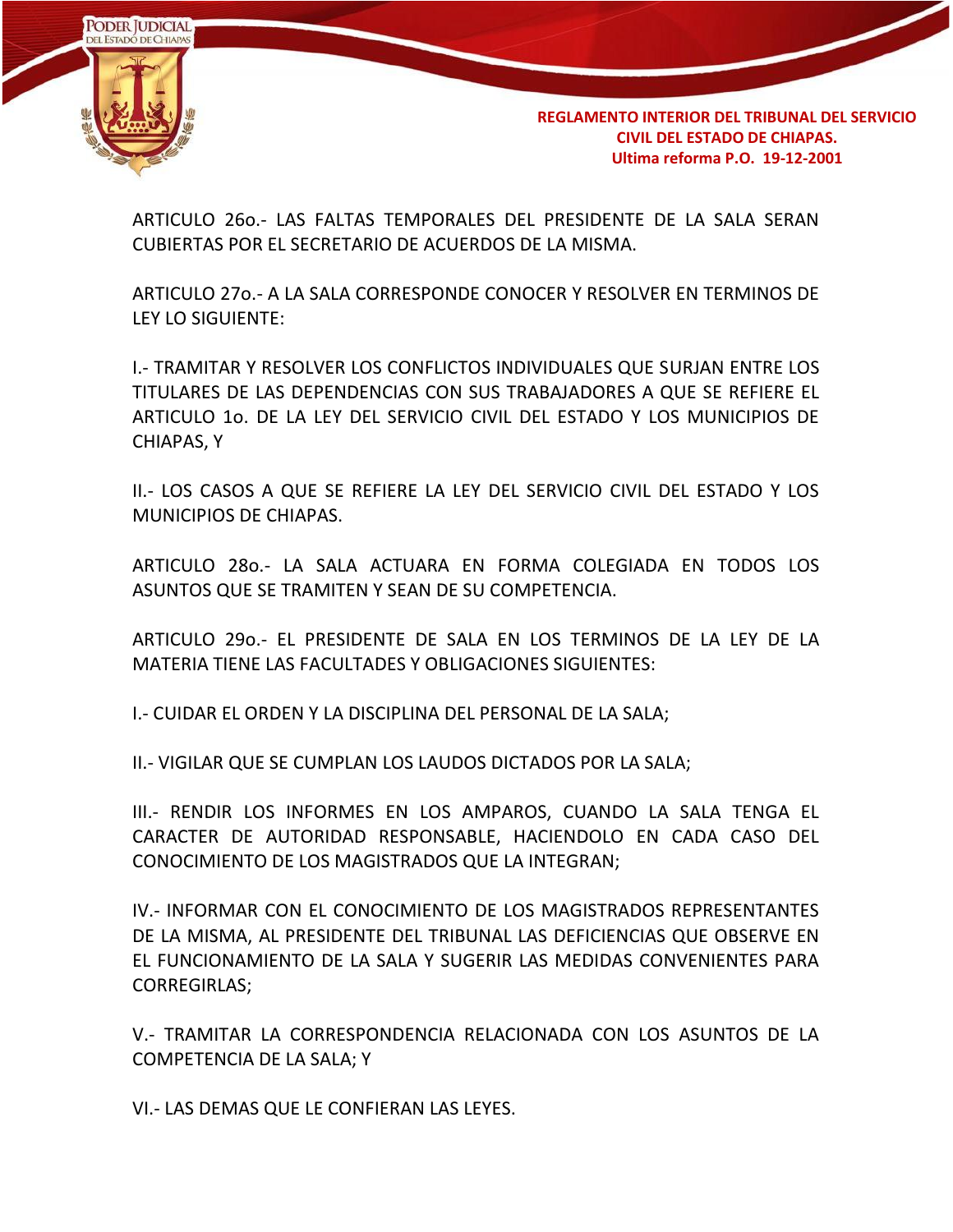

## **CAPITULO V**

### **DE LA SECRETARIA GENERAL DE ACUERDOS**

ARTICULO 30o.- A LA SECRETARIA GENERAL DE ACUERDOS, CORRESPONDE:

I.- CUIDAR EL CORRECTO DESARROLLO DE LOS PROCEDIMIENTOS DE LOS ASUNTOS DE LA COMPETENCIA DEL PLENO DEL TRIBUNAL;

II.- DAR CUENTA DIARIAMENTE AL PRESIDENTE DEL TRIBUNAL CON LOS ASUNTOS QUE SE RECIBAN, PARA ASIGNACION Y DESPACHO; III.- DAR TRAMITE A LAS SOLICITUDES DE REGISTRO A QUE SE REFIERE EL ARTICULO 35 DE ESTE REGLAMENTO, ASI COMO A LAS PROMOCIONES EN LOS ASUNTOS DE

CARACTER COLECTIVO; Y

IV.- COADYUVAR AL DESARROLLO EFICIENTE DE LOS JUICIOS QUE SE TRAMITAN, CUYA COMPETENCIA CORRESPONDA AL PLENO DEL TRIBUNAL Y LAS DEMAS QUE SE DERIVEN DE LA LEY.

ARTICULO 31o.- EL SECRETARIO GENERAL DE ACUERDOS, TENDRA LAS SIGUIENTES ATRIBUCIONES:

I.- PROPORCIONAR APOYO AL PERSONAL JURIDICO PARA LA REALlZACION DE SUS FUNCIONES;

II.- LLEVAR EL CONTROL Y DAR TRAMITE A LOS ASUNTOS DE CARACTER COLECTIVO, HACIENDO LA REMISION A QUIEN CORRESPONDA DE ACUERDO A LA LEY DE LA MATERIA;

III.- PARA EFECTOS DE LA UNIFORMIDAD DE CRITERIOS DE CARACTER JURIDICO, DEBERA RECOPILAR EN FORMA PERMANENTE LAS TESIS, EJECUTORIAS, JURISPRUDENCIAS Y TODA INFORMACION RELATIVA A LA COMPETENCIA DEL TRIBUNAL, LAS QUE PONDRA A DISPOSICION TANTO DEL PLENO COMO DE LA SALA;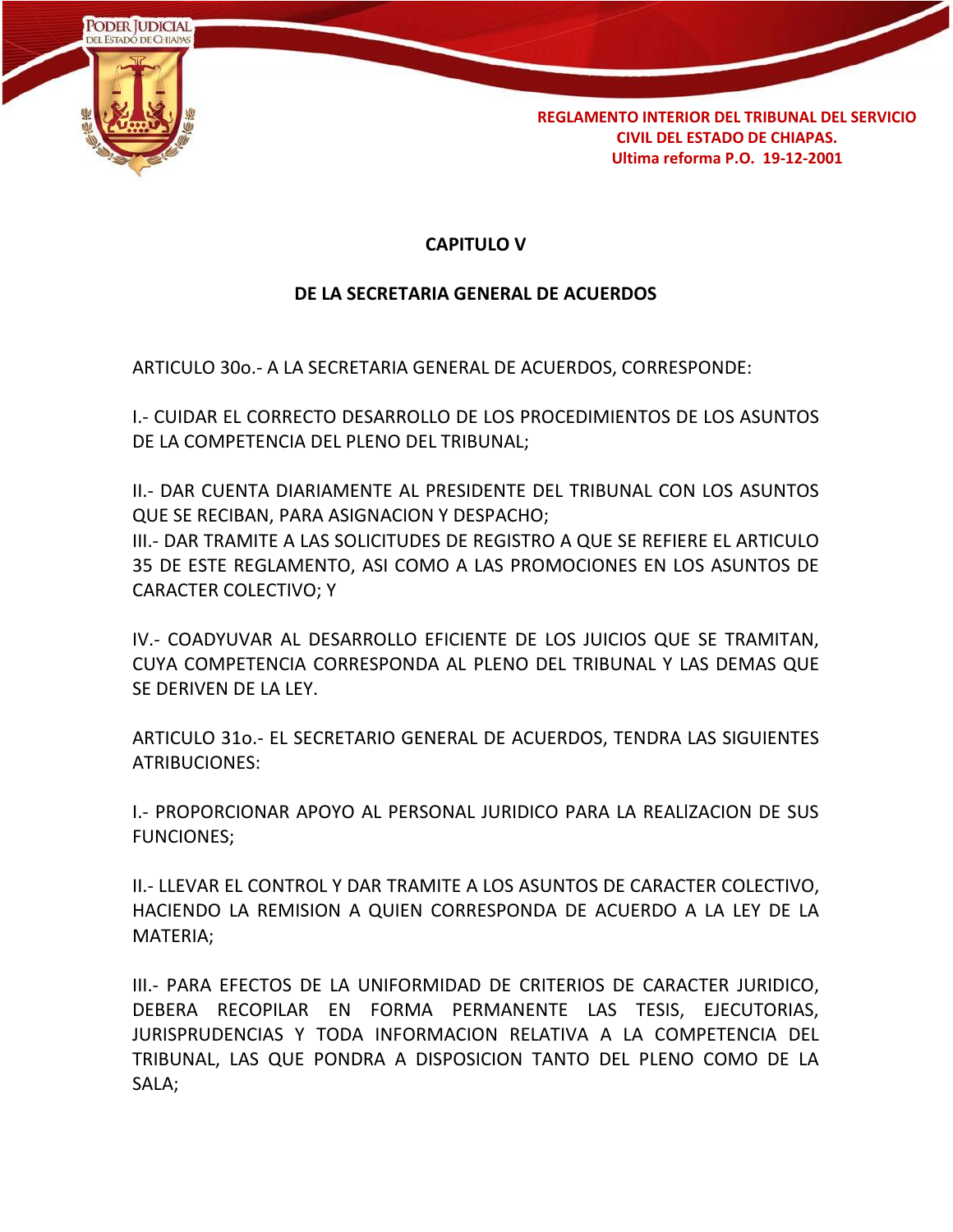

IV.- DAR FE DE LAS ACTUACIONES Y DILIGENCIAS EN QUE INTERVENGA EN LOS TERMINOS DE LA LEY DE LA MATERIA Y DE ESTE REGLAMENTO;

V.- PRESENTAR AL PRESIDENTE DEL TRIBUNAL TODAS AQUELLAS PROPUESTAS QUE TENGAN POR OBJETO EL MEJOR DESEMPEÑO DE LAS LABORES;

VI.- PRESENTAR MENSUALMENTE AL PLENO POR CONDUCTO DEL PRESIDENTE DEL TRIBUNAL LOS INFORMES DE LOS RESULTADOS ALCANZADOS Y DEL FUNCIONAMIENTO DE SU SECRETARIA;

VII.- NOTIFICAR OPORTUNAMENTE POR ESTRADOS, LOS DIAS DE SUSPENSION DE LABORES Y LOS PERIODOS DE VACACIONES, DE ACUERDO A LAS INDICACIONES DEL PLENO;

VIII.- AUTORIZAR CON SU FIRMA, LA CORRESPONDENCIA DEL TRIBUNAL QUE NO ESTE RESERVADA AL PRESIDENTE, NI AL PRESIDENTE DE SALA;

IX.- RECIBIR EN CUSTODIA LOS DOCUMENTOS QUE AMPAREN VALORES RELACIONADOS CON LOS JUICIOS SEGUIDOS ANTE ESTE TRIBUNAL, AUTORIZANDO CON SU FIRMA LOS ENDOSOS RESPECTIVOS Y HACIENDO ENTREGA DE ESTOS, EN CUMPLIMIENTO DE LOS MISMOS;

X.- LLEVAR LOS LIBROS A QUE SE REFIEREN LOS ARTICULOS 37 Y 41 DE ESTE MISMO REGLAMENTO; Y

XI.- LAS DEMAS QUE EL PLENO LE ASIGNE.

ARTICULO 32o.- EL SECRETARIO GENERAL DE ACUERDOS ACTUARA COMO SECRETARIO EN LAS SESIONES DEL PLENO, LEVANTANDO EL ACTA RESPECTIVA, DANDO FE DE LOS ACUERDOS TOMADOS EN LAS MISMAS, QUEDANDO BAJO SU RESPONSABILIDAD LA DOCUMENTACION CORRESPONDIENTE, A EFECTO DE DARLE EL TRAMITE QUE PROCEDA.

ARTICULO 33o.- LA SECRETARIA GENERAL, PARA EL MEJOR DESEMPEÑO DE SUS FUNCIONES CONTARA CON EL PERSONAL JURIDICO Y ADMINISTRATIVO, EL CUAL ESTARA SUJETO AL PRESUPUESTO ANUAL.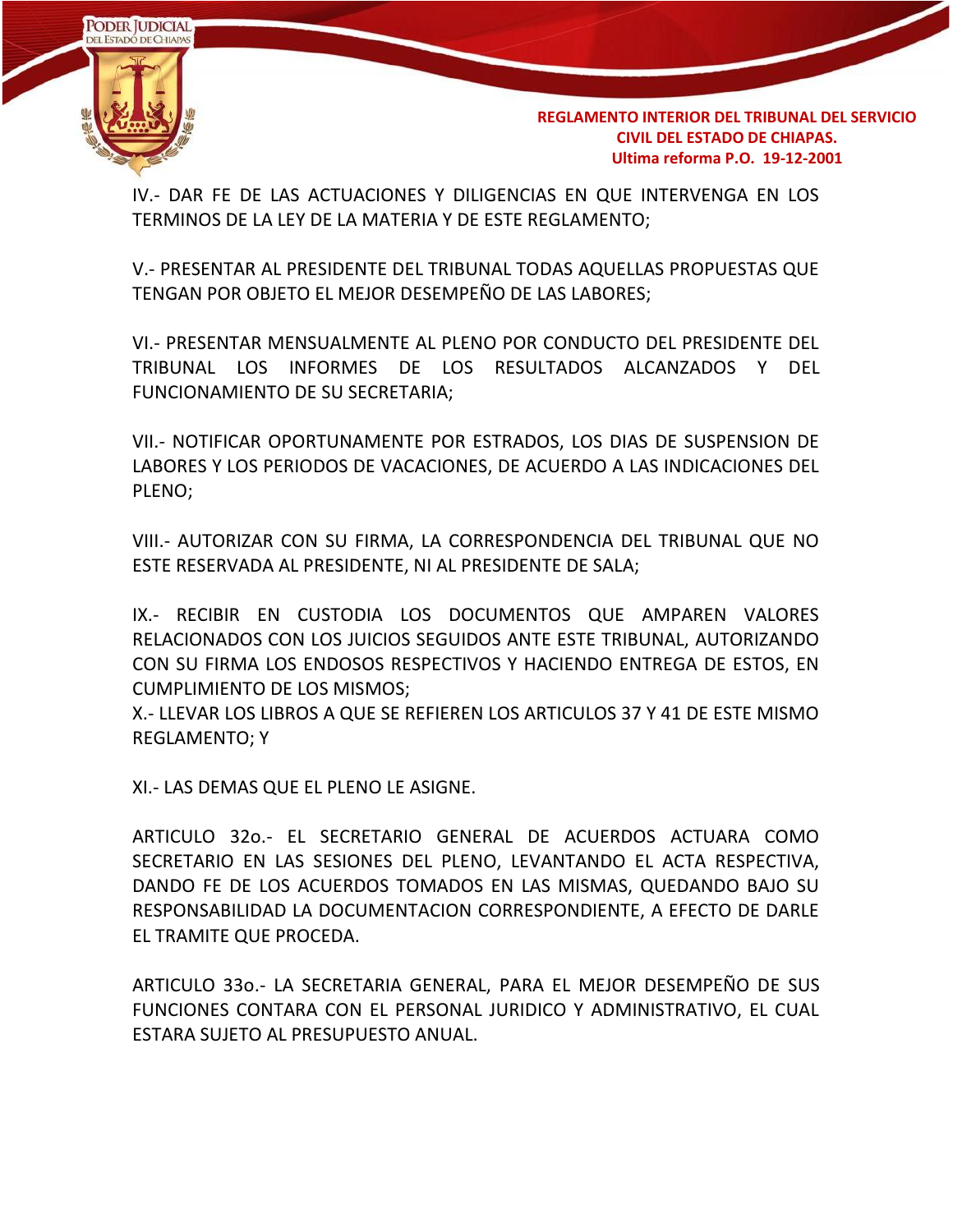

#### **TITULO SEGUNDO**

#### **CAPITULO I**

#### **DE LA SECCION DE REGISTROS.**

ARTICULO 34o.- LA SECCION DE REGISTROS TENDRA A SU CARGO LA TRAMITACION DE SOLICITUDES DE LOS SINDICATOS DE LAS CONDICIONES GENERALES DE TRABAJO, DE LOS REGLAMENTOS DE LAS COMISIONES MIXTAS DE ESCALAFON QUE RIGEN EN BASE A LA LEY DEL SERVICIO CIVIL DEL ESTADO; FUNDAMENTADA EN EL ARTICULO 32 DE LA CONSTITUCION POLlTICA DEL ESTADO DE CHIAPAS, CORRESPONDIENDO AL PLENO RESOLVER LO CONDUCENTE.

DE LOS SINDICATOS

ARTICULO 35o.- RECIBIDA EN LA OFICIALlA DE PARTES LA SOLICITUD DE REGISTRO DE UN SINDICATO SE TURNARA A LA SECRETARIA GENERAL DE ACUERDOS PARA QUE EL TRIBUNAL ACUERDE SOBRE LA INTEGRACION DEL EXPEDIENTE RESPECTIVO.

EL PLENO CUIDARA QUE SE SATISFAGAN LOS REQUISITOS QUE SEÑALA EL ARTICULO 52 DE LA LEY REGLAMENTARIA Y COMPROBARA POR LOS MEDIOS QUE ESTIME MAS PRACTICOS Y EFICACES QUE NO EXISTE OTRA ASOCIACION SINDICAL DENTRO DE LA DEPENDENCIA DE QUE SE TRATE Y QUE LA PETICIONARIA CUENTA CON LA MAYORIA DE LOS TRABAJADORES Y EN SU OPORTUNIDAD RESOLVERA LO PROCEDENTE; DE CONCEDERSE, SE ASIGNARA AL NUEVO SINDICATO UN NUMERO DE REGISTRO CON INDICACION DEL AÑO EN QUE SE CONCEDE, DE LA DEPENDENCIA DONDE PRESTAN SUS SERVICIOS LOS TRABAJDORES QUE LO INTEGRAN Y DEMAS DATOS QUE SE ESTIMEN NECESARIOS.

ARTICULO 36o.- TODA ORGANIZACION O SINDICATO TIENE LA OBLlGACION DE COMUNICAR AL TRIBUNAL LAS ALTAS O BAJAS DE SUS MIEMBROS.

ARTICULO 37o.- POR CADA UNO DE LOS SINDICATOS REGISTRADOS EN EL TRIBUNAL, SE LLEVARA UN EXPEDIENTE CON EL NUMERO QUE CORRESPONDIO AL SINDICATO, EL QUE SE INTEGRARA CON CINCO CUADERNOS. EL PRIMERO CONTENDRA LA DOCUMENTACION RELATIVA AL REGISTRO DEL SINDICATO; EL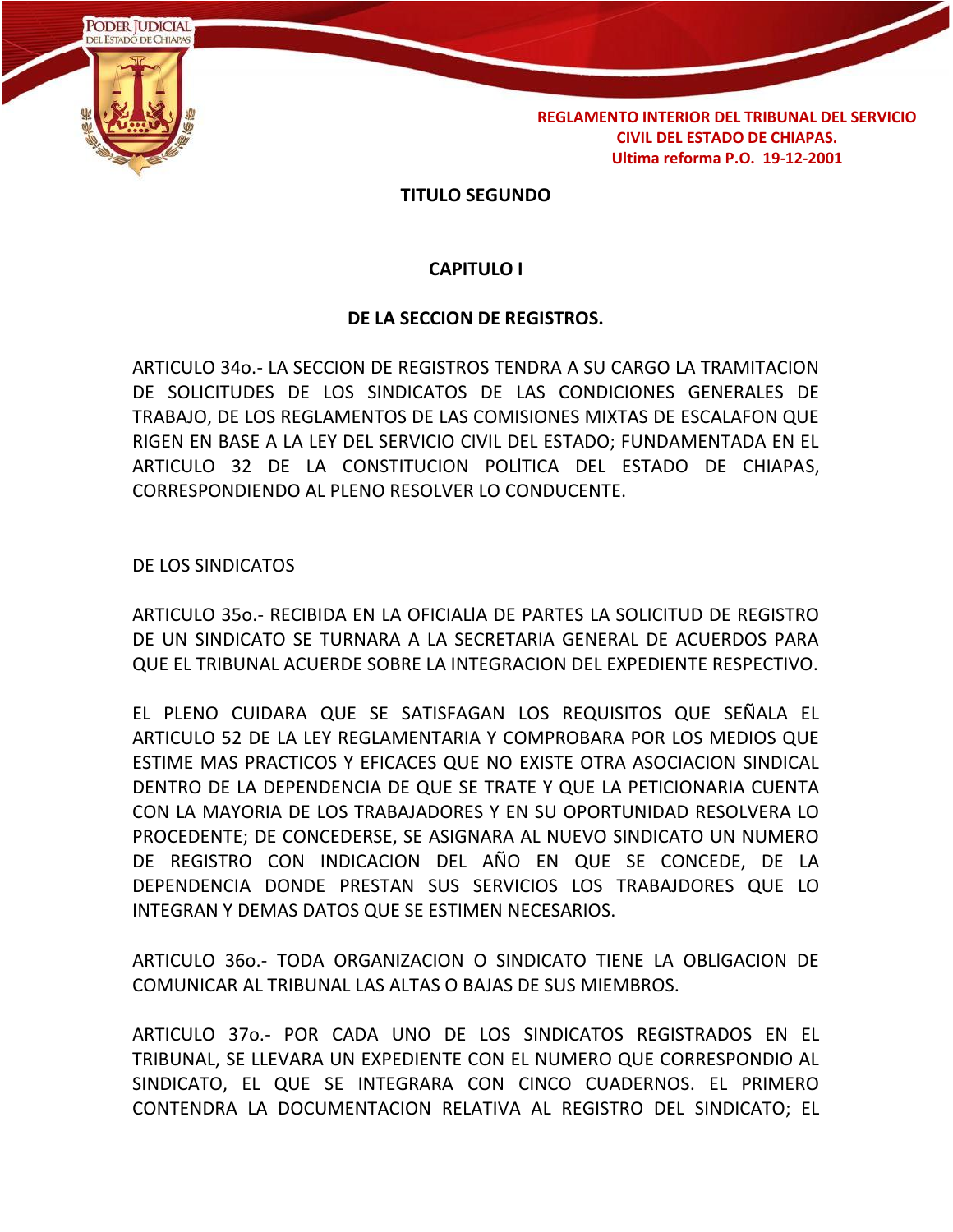

SEGUNDO A LA DOCUMENTACION RELATIVA A SUS ESTATUTOS; EL TERCERO, CONTENDRA LA DOCUMENTACION RELATIVA A LOS CAMBIOS DE LA DIRECTIVA O COMITÉ EJECUTIVO DEL SINDICATO, ASI COMO LAS ALTAS Y BAJAS DE LOS MIEMBROS DEL MISMO; EL CUARTO, CONTENDRA LO RELATIVO AL REGISTRO Y MODIFICACION DE LAS CONDICIONES GENERALES DE TRABAJO; Y EL QUINTO LO RELATIVO AL REGISTRO Y MODIFICACION DEL REGLAMENTO DE ESCALAFON.

ARTICULO 38o.- LA SOLICITUD DE CANCELACION DE REGISTRO DE UN SINDICATO QUE SE PRESENTE DE CONFORMIDAD Y EN FORMA SUPLETORIA CON LOS ARTICULOS 73, 82 Y 83 DE LA LEY FEDERAL DE LOS TRABAJADORES AL SERVICIO DEL ESTADO, SE TURNARA AL PLENO PARA SUS TRAMITES Y RESOLUCIONES. CONCLUIDO EL PROCEDIMIENTO, LA RESOLUCION JUNTO CON LA DOCUMENTACION RESPECTIVA, SE AGREGARA AL PRIMER CUADERNO DEL EXPEDIENTE A QUE SE REFIERE EL ARTICULO ANTERIOR.

ARTICULO 39o.- CUANDO LOS SINDICATOS, COMUNIQUEN AL TRIBUNAL MODIFICACIONES A SUS ESTATUTOS, LA DOCUMENTACION CORRESPONDIENTE SE TURNARA AL PLENO PARA QUE ACUERDE LO PROCEDENTE; LA DOCUMENTACION Y EL ACUERDO SE AGREGARAN AL SEGUNDO CUADERNO DEL EXPEDIENTE DEL SINDICATO DE QUE SE TRATE.

ARTICULO 40o.- LA DIRECTIVA DE UNA ORGANIZACION SOCIAL SOLICITARA DEL TRIBUNAL EL REGISTRO Y CAMBIOS DE SU COMITE EJECUTIVO, ASI COMO TODO LO RELACIONADO A SUS SECCIONES O DELEGACIONES. LA SECRETARIA GENERAL DE ACUERDOS ACUSARA RECIBO Y CON LA DOCUMENTACION Y CON COPIA DE ESE ACUSE DE RECIBO FORMARA UN EXPEDIENTE CON ANOTACION DEL NUMERO DE SECCION O DELEGACION Y DEL LUGAR EN DONDE RADIQUE, Y SE AGREGARA AL TERCER CUADERNO DEL EXPEDIENTE DEL SINDICATO DE QUE SE TRATE.

ARTICULO 41o.- LA SECRETARIA GENERAL DE ACUERDOS, LLEVARA UN LIBRO EN EL QUE SE DEBERA ASENTAR LA FECHA EN QUE QUEDO REGISTRADO UN SINDICATO, SU DENOMINACION, LA DEPENDENCIA O ENTIDAD CORRESPONDIENTE ASI COMO DEMAS DATOS QUE SE ESTIMEN NECESARIOS. ESTE LIBRO ESTA SIEMPRE A DISPOSICION DEL PLENO.

DE LA SECCION DE ARCHIVO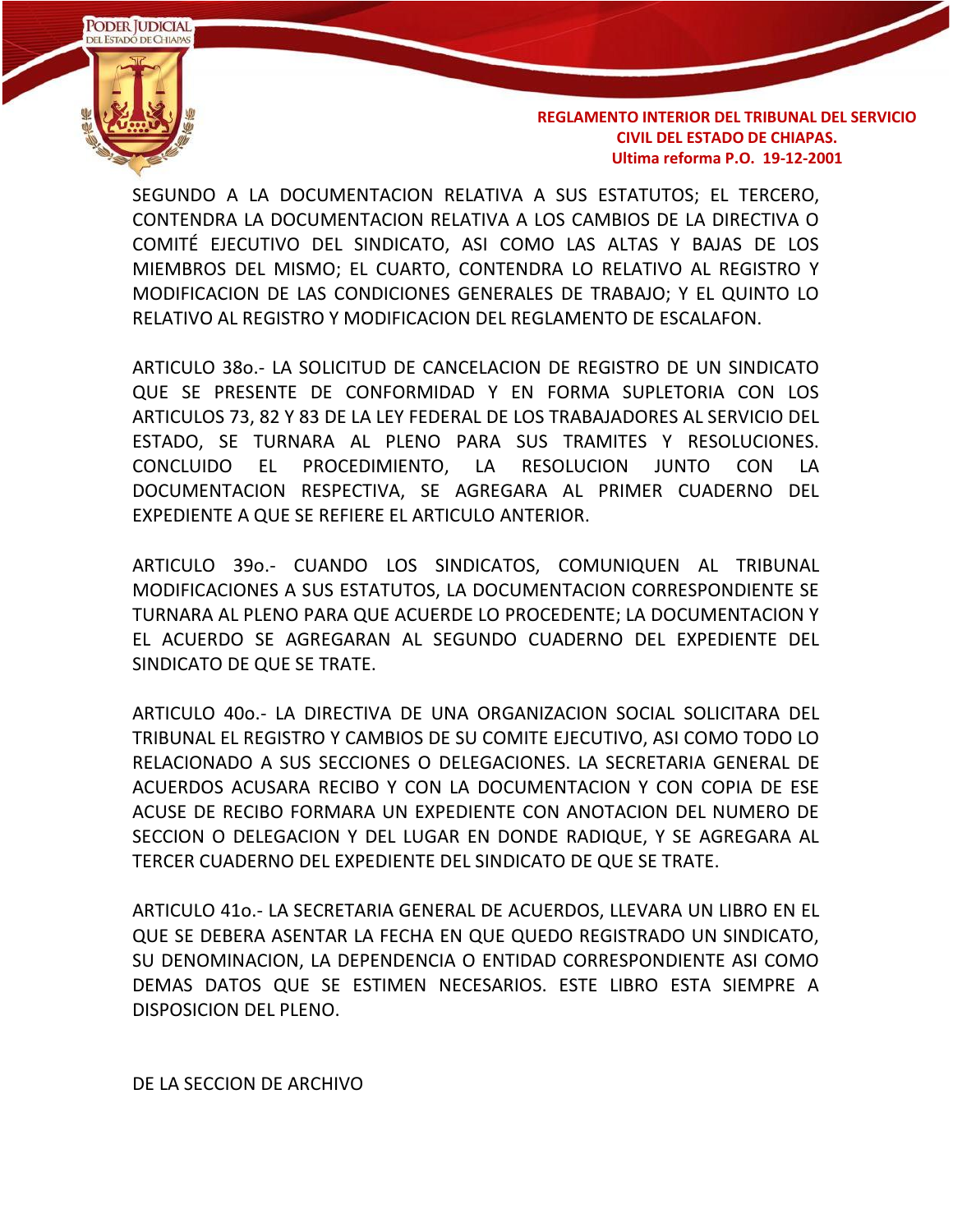

ARTICULO 42o.- CORRESPONDE A LA SECCION DE ARCHIVO LO SIGUIENTE:

l.- CONTROLAR Y GUARDAR BAJO SU RESPONSABILIDAD LOS EXPEDIENTES Y DEMAS DOCUMENTOS QUE CONFORMAN EL ARCHIVO DEL TRIBUNAL;

II.- REGISTRAR Y CONTROLAR LOS LISTADOS DE LA CORRESPONDENCIA DESPACHADA Y LOS ACUSES DE RECIBO DE LA MISMA, AGREGANDO ESTOS A SU EXPEDIENTE;

III. LLEVAR UN MINUTARIO DE LA CORRESPONDENCIA DESPACHADA;

IV. ORGANIZAR LOS ARCHIVOS DE EXPEDIENTES EN TRAMITE, PASIVO Y MUERTO; Y

V. REMITIR EL ARCHIVO GENERAL DEL ESTADO, PREVIO ACUERDO DEL PLENO O DE LA SALA, LOS EXPEDIENTES DE ARCHIVO MUERTO.

ARTICULO 43o.- EL ARCHIVO GENERAL CONTARA CON EL PERSONAL QUE REQUIERAN LAS NECESIDADES DEL SERVICIO, CUYAS TAREAS SERAN DISTRIBUIDAS Y COORDINADAS POR EL JEFE DEL MISMO.

### **CAPITULO II**

#### **DE LOS ACTUARIOS**

ARTICULO 44o.- INICIALMENTE EL TRIBUNAL CONTARA CON TRES ACTUARIOS, Y EL PLENO ACORDARA EL NUMERO NECESARIO DE ACUERDO A SUS CARGAS DE TRABAJO Y PRESUPUESTO APROBADO.

ARTICULO 45o.- PARA SER ACTUARIO DEL TRIBUNAL SE REQUIERE:

I.- HABER TERMINADO LA CARRERA DE LICENCIADO EN DERECHO, Y

II.- TENER ACREDITADA SOLVENCIA MORAL Y NO HABER SIDO CONDENADO POR DELITO INTENCIONAL SANCIONADO CON PENA CORPORAL.

ARTICULO 46o.- EL ACTUARIO TENDRA LAS OBLIGACIONES SIGUIENTES: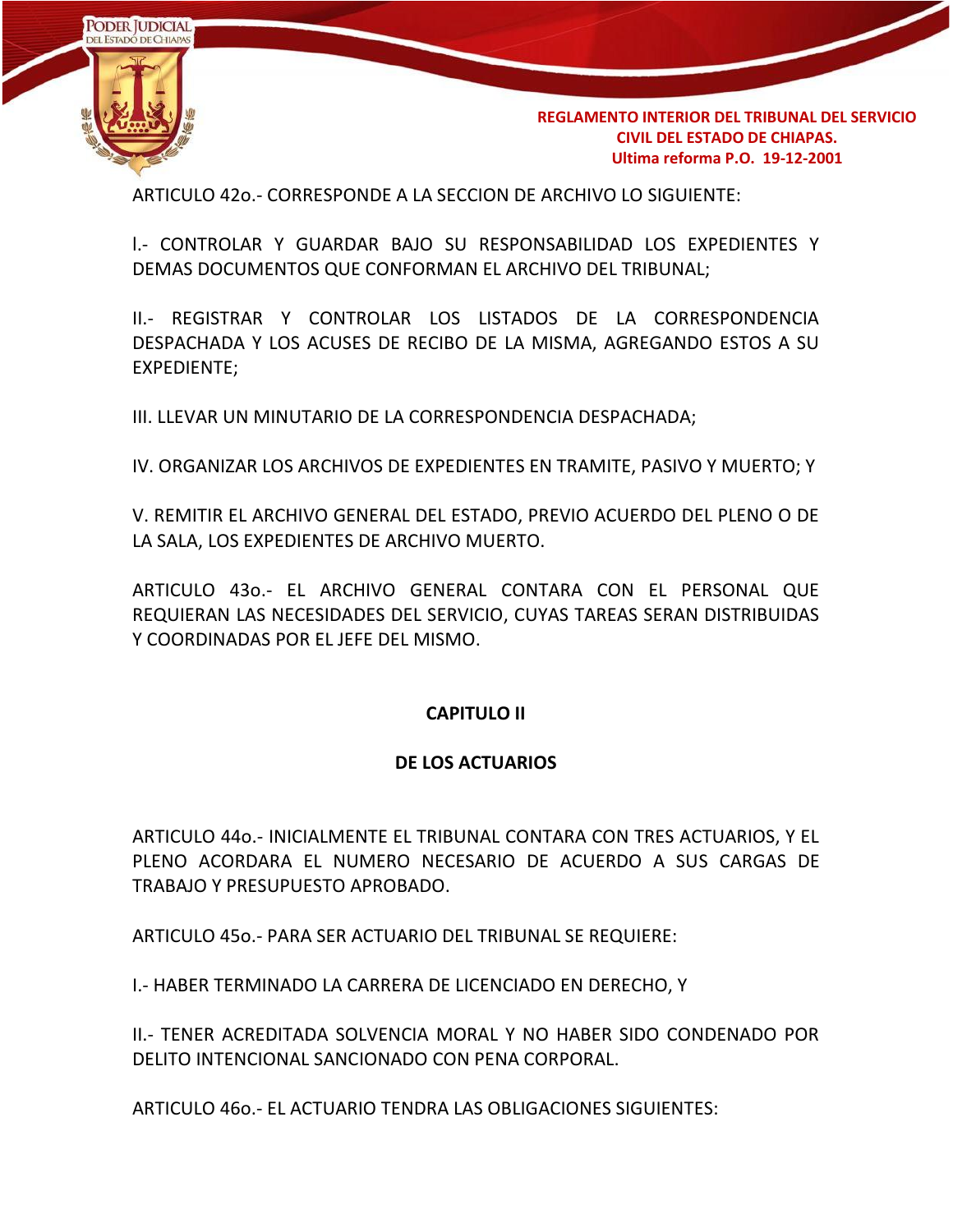

I.- LLEVAR A CABO DE MANERA OPORTUNA Y EFICAZ TODAS LAS NOTIFICACIONES Y DILIGENCIAS QUE LE SEAN ENCOMENDADAS;

II.- ASENTAR EL DIA, HORA E INCIDENTES QUE SE PRESENTEN EN EL LUGAR EN QUE SE LLEVEN A CABO LAS NOTIFICACIONES PERSONALES Y DEMAS DILIGENCIAS QUE SE LES ENCOMIENDE;

III.- VALIDAR CON SU NOMBRE Y FIRMA LAS CONSTANCIAS DE LAS DILIGENCIAS QUE PRACTIQUEN;

IV.- AJUSTARSE EN LA PRACTICA DE LAS DILIGENCIAS, AL CUMPLIMIENTO DE LO ORDENADO EN EL ACUERDO RESPECTIVO, SIN INCURRIR EN OMISIONES, NI EXCEDERSE EN SU COMETIDO.

OBSERVANDO EN TODOS LOS CASOS LA PROBIDAD Y HONRADEZ QUE SE REQUIERE Y LAS DISPOSICIONES LEGALES APLICABLES AL PROCEDIMIENTO; Y

V.- DAR CUENTA INMEDIATA AL PRESIDENTE DEL TRIBUNAL O AL PRESIDENTE DE LA SALA RESPECTIVAMENTE, SEGUN PROCEDA, DE LOS INCIDENTES QUE SE HAYAN PRESENTADO EN LAS DILIGENCIAS ENCOMENDADAS.

### **CAPITULO III**

### **DEL SECRETARIO DE ACUERDOS DE SALA**

ARTICULO 47o.- LAS FACULTADES Y OBLIGACIONES DEL SECRETARIO DE ACUERDOS DE LA SALA SON LAS SIGUIENTES:

I.- RECIBIR LA DOCUMENTACION INHERENTE A LA SALA Y TURNARLA AL MAGISTRADO QUE DEBA CONOCER DEL CASO DE ACUERDO AL REGISTRO RESPECTIVO QUE AL EFECTO SE LLEVE;

II.- INICIAR Y DESAHOGAR LAS AUDIENCIAS DE LEY; Y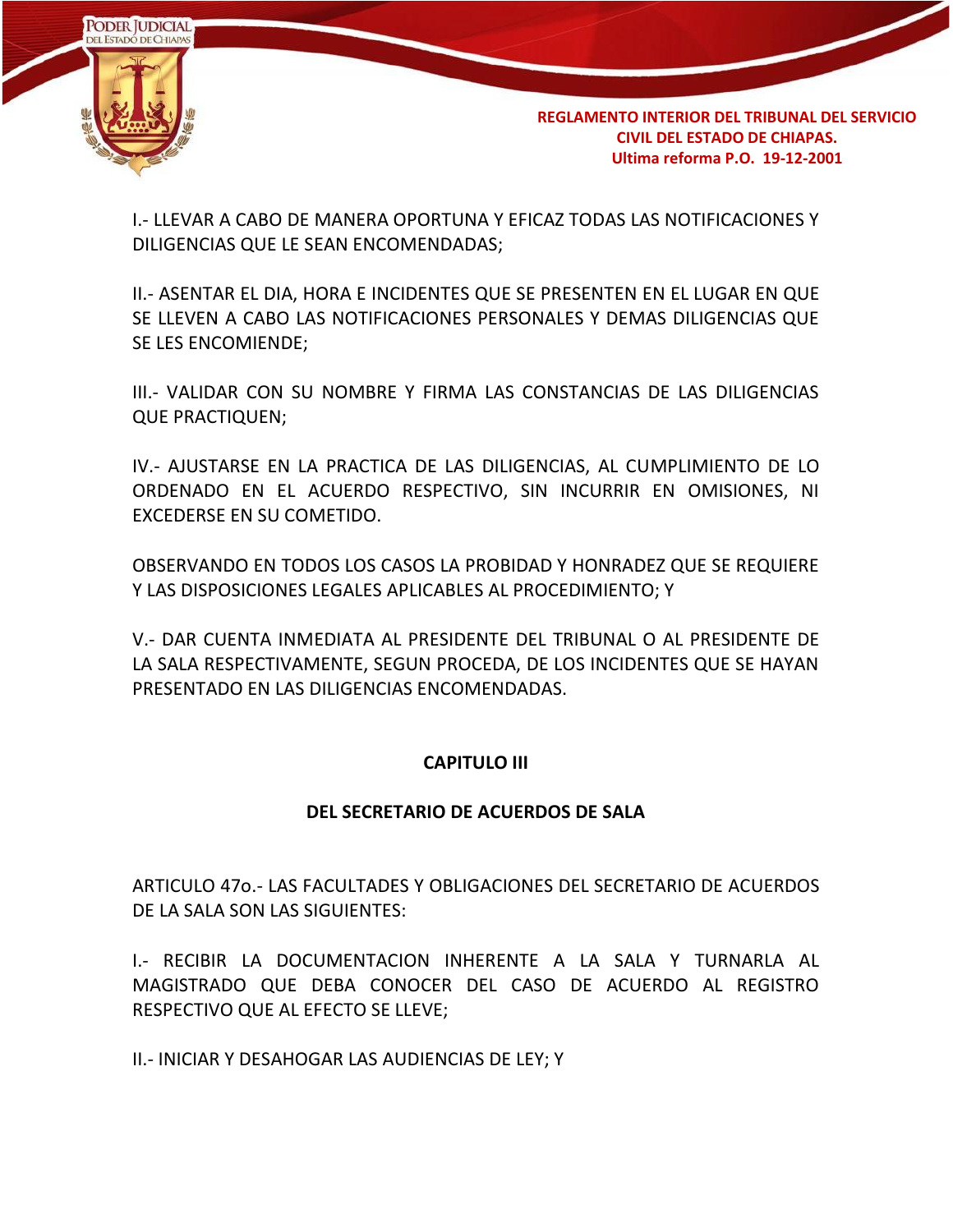

III.- SOLICITAR A LOS MAGISTRADOS LA ELABORACION DE LOS PROYECTOS DE LAUDO DE LOS EXPEDIENTES QUE LES CORRESPONDA CONOCER, LOS CUALES DEBERAN SER PUBLlCADOS CON VEINTICUATRO HORAS DE ANTICIPACION AL PLENO DE SALA.

ARTICULO 48o.- FUNGIR COMO SECRETARIO DEL PLENO DE SALA Y ELABORAR LAS ACTAS CORRESPONDIENTES, PUBLICAR LOS ACUERDOS Y EXPEDIR LAS COPIAS CERTIFICADAS QUE PREVIAMENTE SEAN AUTORIZADAS.

ARTICULO 49o.- PARA EL DEBIDO DESEMPEÑO DE SUS FUNCIONES DEBERA LLEVAR LOS LIBROS CORRESPONDIENTES QUE SEAN NECESARlO Y VELARA POR EL SEGUIMIENTO DE LOS ASUNTOS HASTA SU TOTAL TERMINACION.

ARTICULO 50o.- INFORMARA AL MAGISTRADO PONENTE DE CUALQUIER IRREGULARIDAD QUE SE SUSCITE EN LA TRAMITACION DE LOS EXPEDIENTES.

ARTICULO 51o.- INFORMARA AL PRESIDENTE DE LA SALA SOBRE LAS ESTADISTICAS Y AVANCES DE LOS ASUNTOS QUE SE TRAMITEN EN LA MISMA.

ARTICULO 52o.- RECIBIR EL INVENTARIO DE LOS EXPEDIENTES QUE SEAN MANEJADOS POR LOS SECRETARIOS EN CASO DE REMOCION DEL PUESTO.

### **CAPITULO IV**

#### **DE LOS PROYECTISTAS**

ARTICULO 53o.- LA SALA DEL TRIBUNAL CONTARA CON EL NUMERO NECESARIO DE PROYECTISTAS PARA EL DESPACHO DE LOS ASUNTOS.

ARTICULO 54o.- PARA SER PROYECTISTA SE REQUIERE SER LICENCIADO EN DERECHO.

ARTICULO 55o.- LOS PROYECTISTAS TENDRAN LAS OBLIGACIONES SIGUIENTES:

I.- ESTUDIAR, ANALIZAR Y FORMULAR LOS PROYECTOS DE RESOLUCION RESPECTO A LOS ASUNTOS QUE LES SEAN ENCOMENDADOS;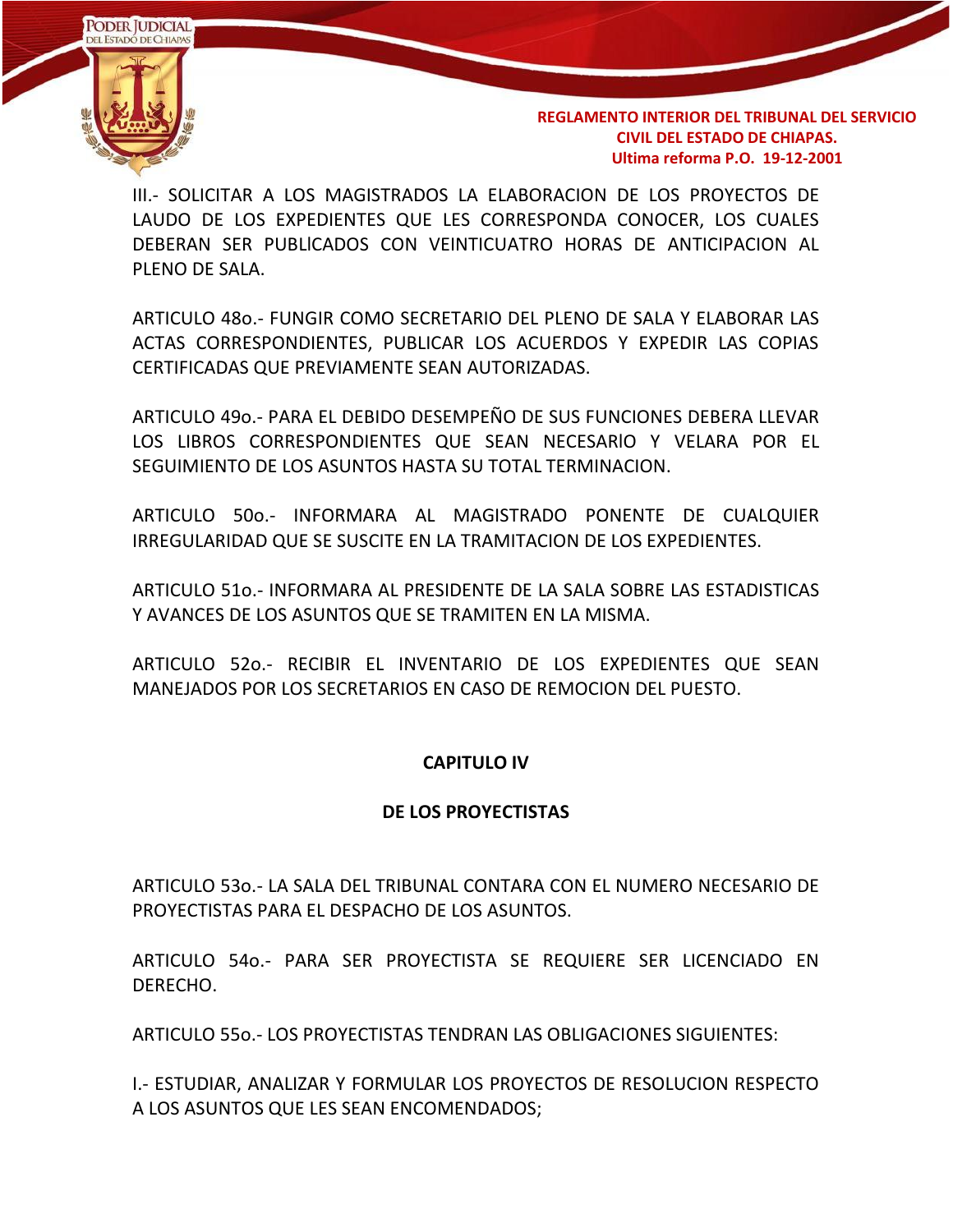

II.- LLEVARAN UN LIBRO DE CONTROL DE EXPEDIENTES DE LOS ASUNTOS QUE LE SEAN ENCOMENDADOS, A FIN DE REGULAR LAS FECHAS EN QUE LES FUERON ENTREGADOS POR LOS MAGISTRADOS Y LAS CORRESPONDIENTES A LA DEVOLUCION DE LOS MISMOS, CON EL PROYECTO DE RESOLUCION RESPECTIVO;

III.- SUSTITUIR AL SECRETARIO DE ACUERDOS DE SALA EN CASO DE AUSENCIA DE ESTE, DANDO CUENTA DE LOS ASUNTOS QUE ATIENDA; Y

IV.- FORMULAR LOS PROYECTOS DE ACUERDOS, RESOLUCIONES Y DEMAS ACCIONES QUE LES ENCOMIENDEN LOS MAGISTRADOS A QUIENES ESTEN ADSCRITOS.

#### **CAPITULO V**

#### **OFICIALlA DE PARTES**

ARTICULO 56º.- LA OFICIALlA DE PARTES RECIBIRA Y REGISTRARA EN EL LIBRO DE CONTROL AUTORIZADO, TODA LA CORRESPONDENCIA POR SU ORDEN, EN EL ASENTARA LA HORA, EL DlA, LUGAR Y FECHA DE PRESENTACION, SELLANDO LA COPIA DEL ESCRITO QUE PRESENTE EL INTERESADO; ASIMISMO, ANOTARA TODA LA DOCUMENTACION QUE RECIBA; MISMA QUE DEBERA SER ORIGINAL Y COPIAS NECESARIAS.

ARTICULO 57o.- LA OFICIALlA DE PARTES TURNARA DIRECTAMENTE ANTE EL SECRETARIO GENERAL DE ACUERDOS Y AL SECRETARIO DE SALA SEGUN CORRESPONDA DEL PROPIO TRIBUNAL TODAS LAS PROMOCIONES, CORRESPONDENCIA Y DEMAS DOCUMENTACION EN EL MISMO DIA DE SU RECEPCION.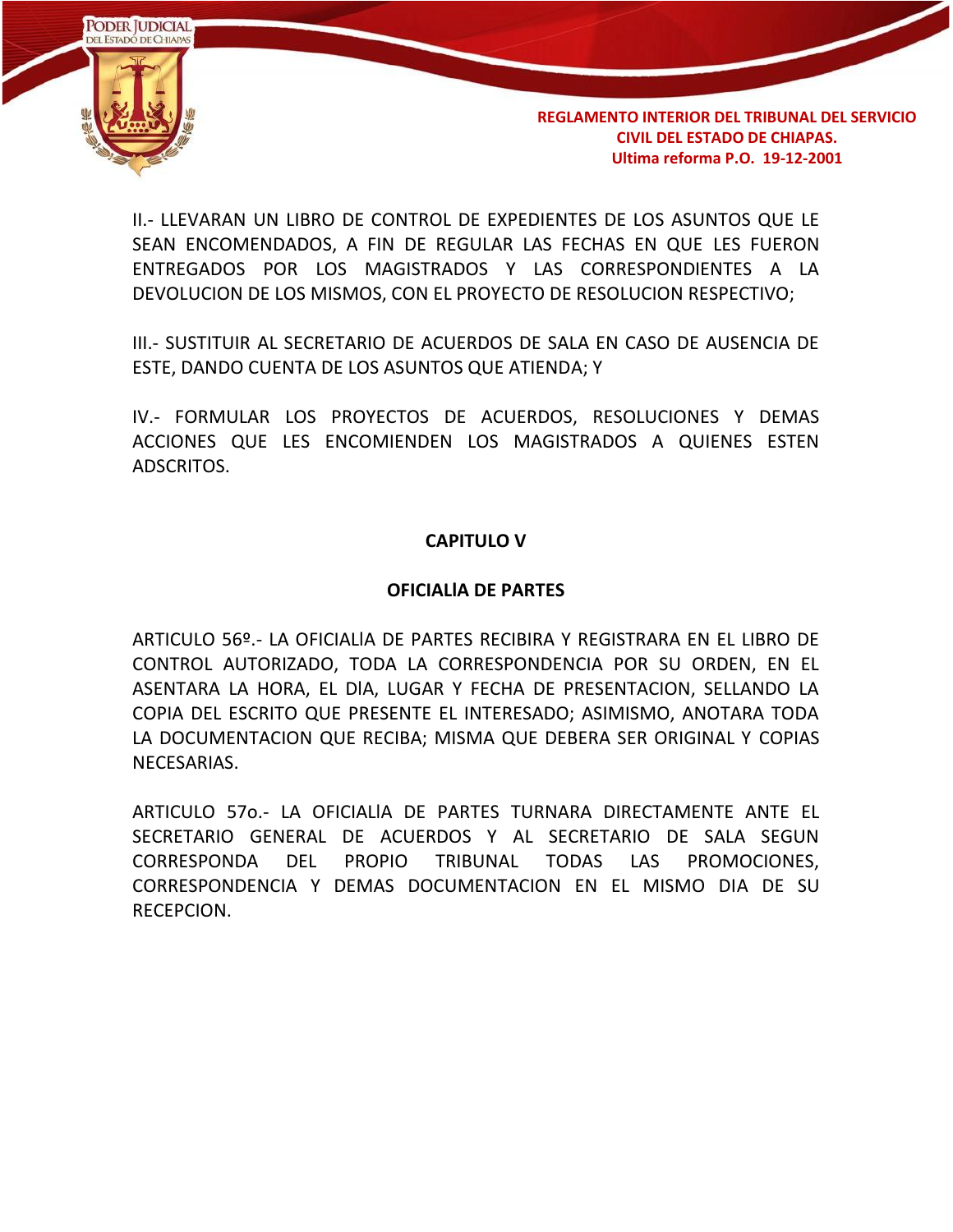

### **TITULO TERCERO**

(REFORMADA SU DENOMINACION, P.O. 15 DE AGOSTO DE 2001)

## **CAPITULO I**

#### **SECCION DE AMPAROS**

(REFORMADO, P.O. 15 DE AGOSTO DE 2001)

ARTICULO 58o.- A LA SECRETARIA DE CONCILlACION CORRESPONDE PROCURAR EL ARREGLO CONCILIATORIO EN LOS ASUNTOS DE LA COMPETENCIA DEL TRIBUNAL, LA QUE ESTARA A CARGO DE UN SECRETARIO CONCILIADOR, QUIEN GOZARA DE FE PUBLICA EN LOS CONVENIOS QUE LAS PARTES CELEBREN CON SU INTERVENCION.

(REFORMADO, P.O. 15 DE AGOSTO DE 2001)

ARTICULO 59o.- EL SECRETARIO CONCILIADOR DEPENDERA DIRECTAMENTE DEL PRESIDENTE DE SALA DEL TRIBUNAL Y CONTARA CON EL PERSONAL JURIDICO Y ADMINISTRATIVO QUE EL PLENO LE ASIGNE, PARA SU FUNCIONAMIENTO.

(REFORMADO, P.O. 15 DE AGOSTO DE 2001) ARTICULO 60o.- PARA EL TRAMITE DE LA ETAPA CONCILIATORIA SE OBSERVARA LO SIGUIENTE:

I.- TAN PRONTO SE VENZA EL TERMINO PARA CONTESTAR LA DEMANDA EL PRESIDENTE DE SALA TURNARA EL EXPEDIENTE A LA SECRETARIA DE CONCILlACION PARA QUE CITEN A LAS PARTES DENTRO DE LAS VEINTICUATRO HORAS SIGUIENTES A UNA AUDIENCIA DE CONCILlACION.

II.- LA AUDIENCIA DE CONCILlACION DEBERA LLEVARSE ACABO DENTRO DEL TERMINO DE CINCO DIAS HABILES CONTADOS A PARTIR DE LA FECHA DEL ACUERDO.

III.- EN ESTA AUDIENCIA PROCURARA AVENIR A LAS PARTES; DE CELEBRARSE CONVENIO SE ELEVARA A LA CATEGORIA DE LAUDO.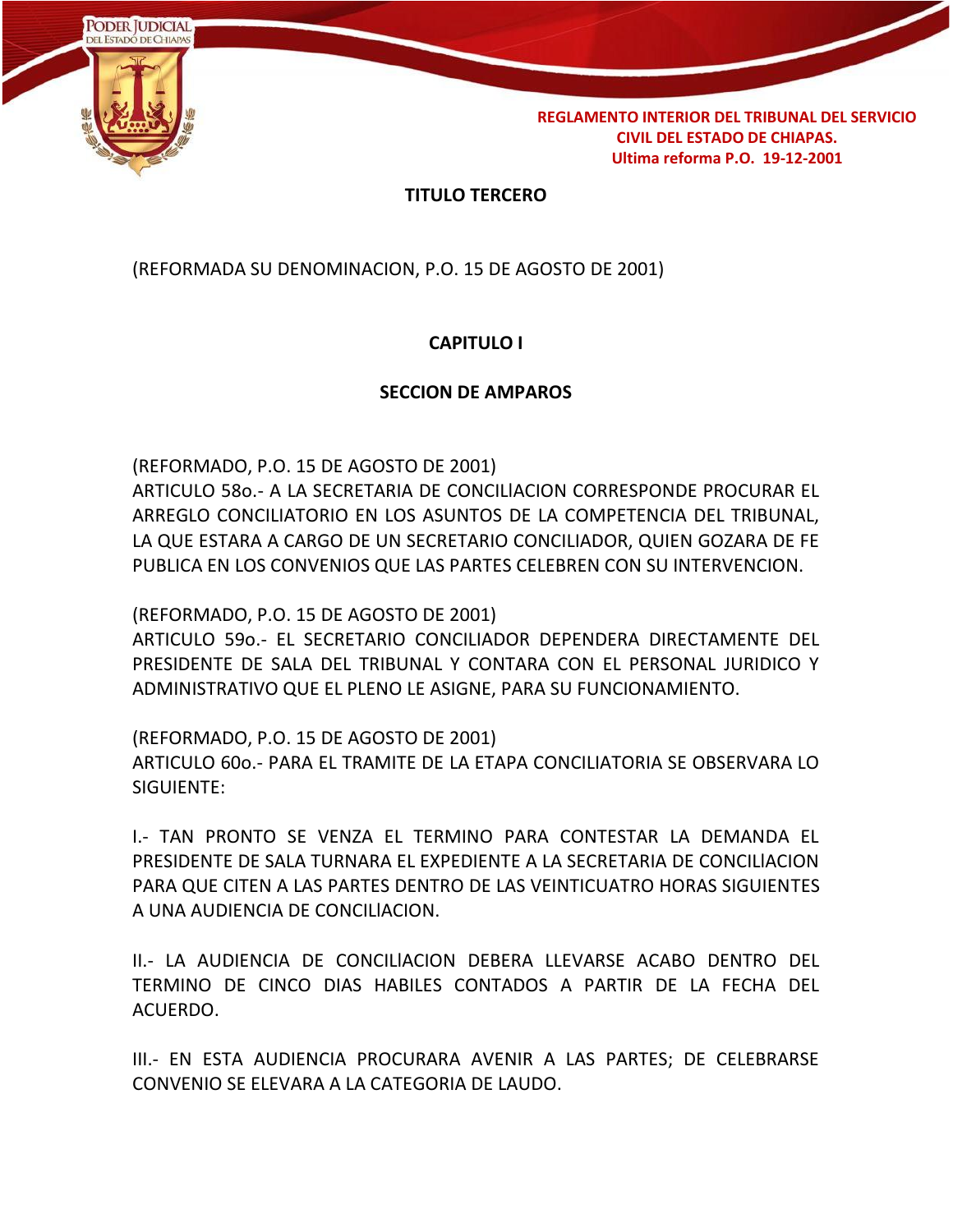

IV.- SI LAS PARTES NO SE AVIENEN, O SI NO CONCURRIEREN A LA AUDIENCIA SIN CAUSA JUSTIFICADA, EL SECRETARIO DE CONCILlACION DEVOLVERA EL EXPEDIENTE A LA SECRETARIA GENERAL DE ACUERDOS DE LA SALA PARA QUE CONTINUE CON EL ARBITRAJE DE CONFORMIDAD CON EL PROCEDIMIENTO PREVISTO EN LA LEY DEL SERVICIO CIVIL DEL ESTADO Y LOS MUNICIPIOS DE CHIAPAS.

(REFORMADO, P.O. 15 DE AGOSTO DE 2001) ARTICULO 61º.- CORRESPONDE AL SECRETARIO DE CONClLIACION:

I.- COORDINARSE CON LAS AREAS JURIDICAS DE LOS TRES PODERES, DE LOS AYUNTAMIENTOS, ASI COMO DE LOS DEMAS ORGANISMOS CUYAS RELACIONES LABORALES SON COMPETENCIA DE ESTE TRIBUNAL, PARA LA FORMULACION DE LOS CONVENIOS QUE SATISFAGAN LAS PRESTACIONES RECLAMADAS POR LOS TRABAJADORES.

II.- INTERVENIR EN TODAS LAS FASES DE LA ETAPA CONCILIATORIA PROCURANDO QUE LAS PARTES LLEGUEN A UN ARREGLO ARMONIOSO.

III.- LLEVAR UN LIBRO DE REGISTRO EN EL QUE ANOTE EL NUMERO DEL EXPEDIENTE, LA HORA Y FECHA DE LA AUDIENCIA CONCILIATORIA Y EL RESULTADO DE LA MISMA.

IV.- RENDIR UN INFORME MENSUAL A LA SALA DE LAS ACTIVIDADES DESARROLLADAS.

ARTICULO 61o.- CORRESPONDE AL JEFE DE LA SECCION DE AMPAROS:

I.- COORDINARSE CON ELSECRETARIO DE ACUERDOS DE LA SALA PARA QUE LA FORMULACION DE LOS INFORMES QUE DEBAN RENDIR LOS FUNCIONARIOS DEL TRIBUNAL QUE EN LAS DEMANDAS DE AMPARO, HAYAN SIDO SEÑALADOS COMO AUTORIDAD RESPONSABLE, SE HAGA CON LA OPORTUNIDAD DEBIDA;

II.- INTERVENIR PARA QUE LAS RESOLUCIONES EN MATERIA DE AMPAROS QUE HAYAN CAUSADO ESTADO, SEAN TURNADAS DE INMEDIATO CON SUS ANTECEDENTES A QUIEN CORRESPONDA PARA EL EFECTO DE QUE SE LES DE EL DEBIDO CUMPLIMIENTO;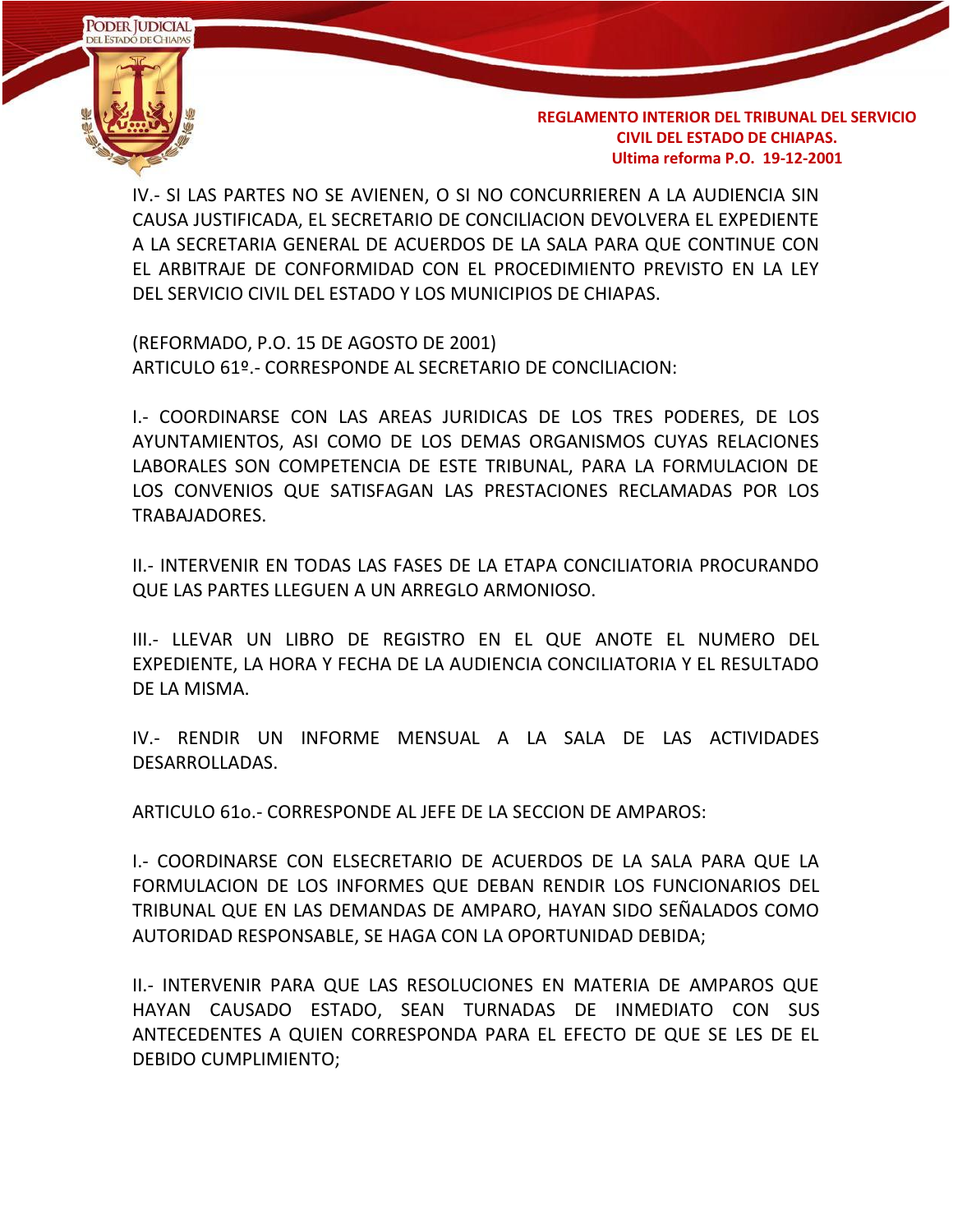

III.- SELECCIONAR LAS EJECUTORIAS Y JURISPRUDENCIAS EN MATERIA, DE AMPAROS, PARA EL SERVICIO DEL TRIBUNAL. ASI MISMO LLEVARA UN CONTROL ESTADISTICO DE LOS AMPAROS INTERPUESTOS Y DEL SENTIDO DE LAS RESOLUCIONES RECAIDAS; Y

IV.- LLEVAR UN LIBRO DE REGISTRO EN EL QUE SE ANOTE LA HORA Y FECHA DE LAS AUDIENCIAS DE LOS JUICIOS DE AMPARO.

### **CAPITULO II**

#### **DE LA DEFENSORIA DEL TRABAJO**

ARTICULO 62o.- LA DEFENSORIA DE LOS TRABAJADORES AL SERVICIO DEL ESTADO, ES EL ORGANO DE INTERES PUBLICO Y DE CARACTER PERMANENTE, QUE TIENE POR OBJETO ASESORAR, REPRESENTAR, DEFENDER EN FORMA GRATUITA A PETICION DE PARTE, LOS DERECHOS DE LOS TRABAJADORES AL SERVICIO DEL ESTADO Y DE LOS MUNICIPIOS EN LOS CONFLICTOS INDIVIDUALES Y COLECTIVOS DE LA COMPETENCIA DEL PROPIO TRIBUNAL.

ARTICULO 63o.- LA DEFENSORIA SE INTEGRA CON UN JEFE DEFENSOR, Y EL NUMERO DE AUXILIARES QUE SE REQUIERA.

ARTICULO 64o.- LAS SOLICITUDES HECHAS POR LOS TRABAJADORES A LA DEFENSORIA, SERAN REGISTRADAS Y CONTROLADAS POR ESTA, DE CONFORMIDAD CON EL PROCEDIMIENTO ESTABLECIDO.

ARTICULO 65o.- EL TITULAR DE LA DEFENSORIA Y AUXILIARES A QUIENES SE LES HAYA ENCOMENDADO LA DEFENSA DE LOS TRABAJADORES DEBERAN HACERLO CON TODO ESMERO Y CUIDADO; ATENDIENDO TODOS LOS ASPECTOS JURIDICOS QUE FAVOREZCAN AL TRABAJADOR CON LA OBLlGACION DE ASISTIR A LAS AUDIENCIAS QUE SE PRACTIQUEN, HASTA LA TOTAL TERMINACION DEL ASUNTO.

ARTICULO 66o.- EL TRABAJADOR, AL SOLICITAR LOS SERVICIOS DE LA DEFENSORIA, OTORGARA PODER EN FAVOR DEL DEFENSOR PARA SU DEFENSA.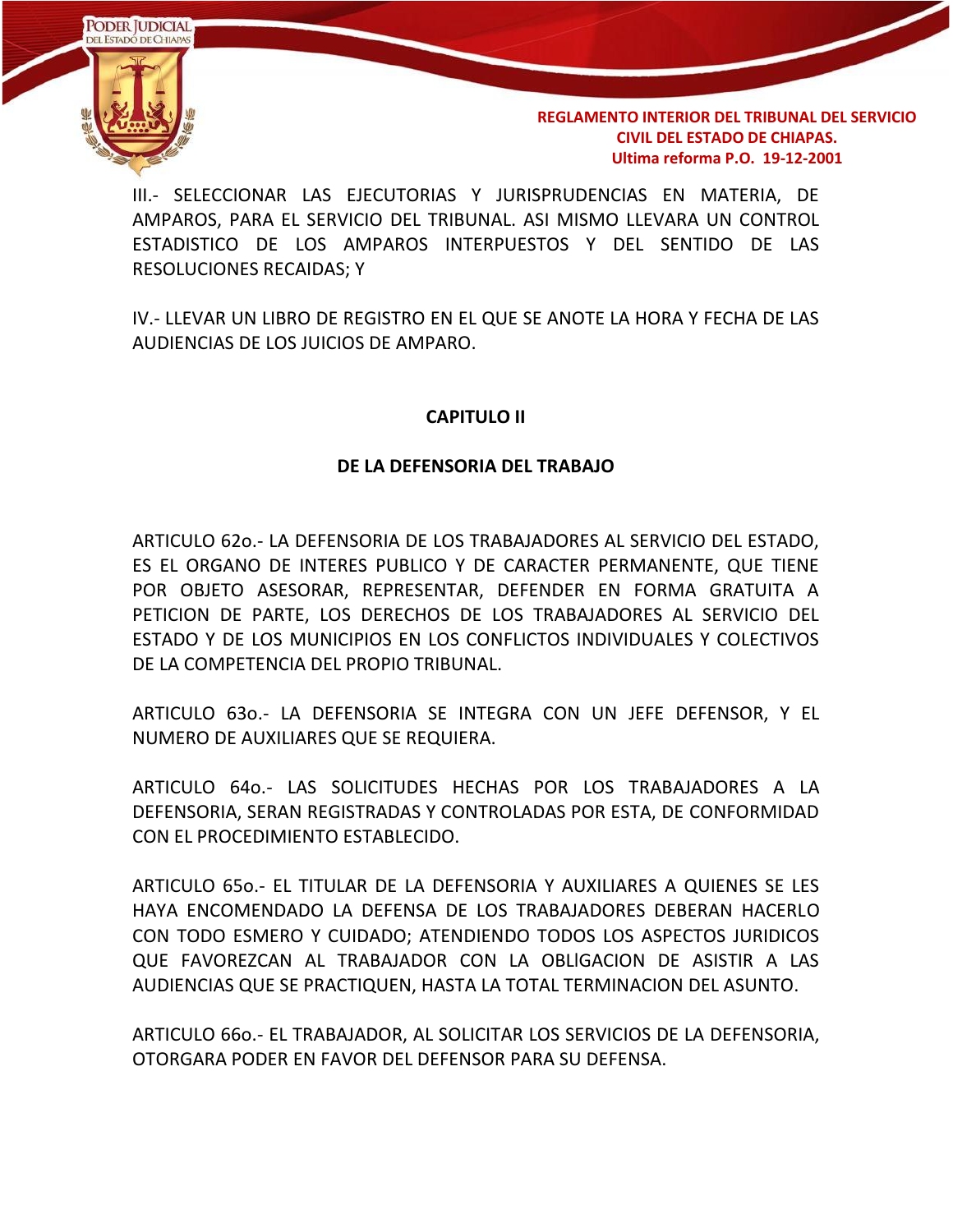

ARTICULO 67o.- EL DEFENSOR ES EL RESPONSABLE DE LA DEFENSA DE LOS TRABAJADORES DE LAS ENTIDADES A QUE SE REFIERE EL ARTICULO 1o. DE LA LEY DEL SERVICIO CIVIL DEL ESTADO Y LOS MUNICIPIOS DE CHIAPAS, PRESTANDO SUS SERVICIOS A PETICION DE PARTE Y EN FORMA GRATUITA.

ARTICULO 68o.- PARA SER DEFENSOR SE REQUIERE:

A).- SER CIUDADANO MEXICANO EN PLENO GOCE DE SUS DERECHOS;

B).- SER LICENCIADO EN DERECHO;

C).- SER MAYOR DE 25 AÑOS EL DlA DE SU DESIGNACION; Y

D).- NO HABER SIDO CONDENADO POR DELITO INTENCIONAL, SANCIONADO CON PENA CORPORAL.

ARTICULO 69o.- SON FACULTADES Y OBLIGACIONES DEL DEFENSOR LAS SIGUIENTES:

A).- REPRESENTAR OFICIALMENTE A LA DEFENSORIA EN LOS PROBLEMAS LABORALES DE LOS TRABAJADORES A QUE SE REFIERE EL ARTICULO 2o. DE LA LEY DEL SERVICIO CIVIL DEL ESTADO Y LOS MUNICIPIOS DE CHIAPAS;

B).- PROPONER AL PLENO, TODAS LAS MEDIDAS ADMINISTRATIVAS QUE SEAN CONDUCENTES PARA DAR CONGRUENCIA, EFICACIA Y CELERIDAD A LA ACCION DE LA DEFENSORIA;

C).- RENDIR INFORME TRIMESTRAL AL PLENO POR CONDUCTO DE LA PRESIDENCIA, DE LAS LABORES DE LA DEFENSORIA O CUANDO EL PROPIO PLENO SE LO REQUIERA;

D).- DESPACHAR LA CORRESPONDENCIA DE LA DEFENSORIA;

E).- CUIDAR QUE EL PERSONAL ADMINISTRATIVO Y DE APOYO DE LA DEFENSORIA, CUMPLA LO DISPUESTO POR ESTE REGLAMENTO, ASI COMO TODAS LAS DISPOSICIONES PARTICULARES O DE OBSERVANCIA GENERAL DICTADAS POR EL PLENO;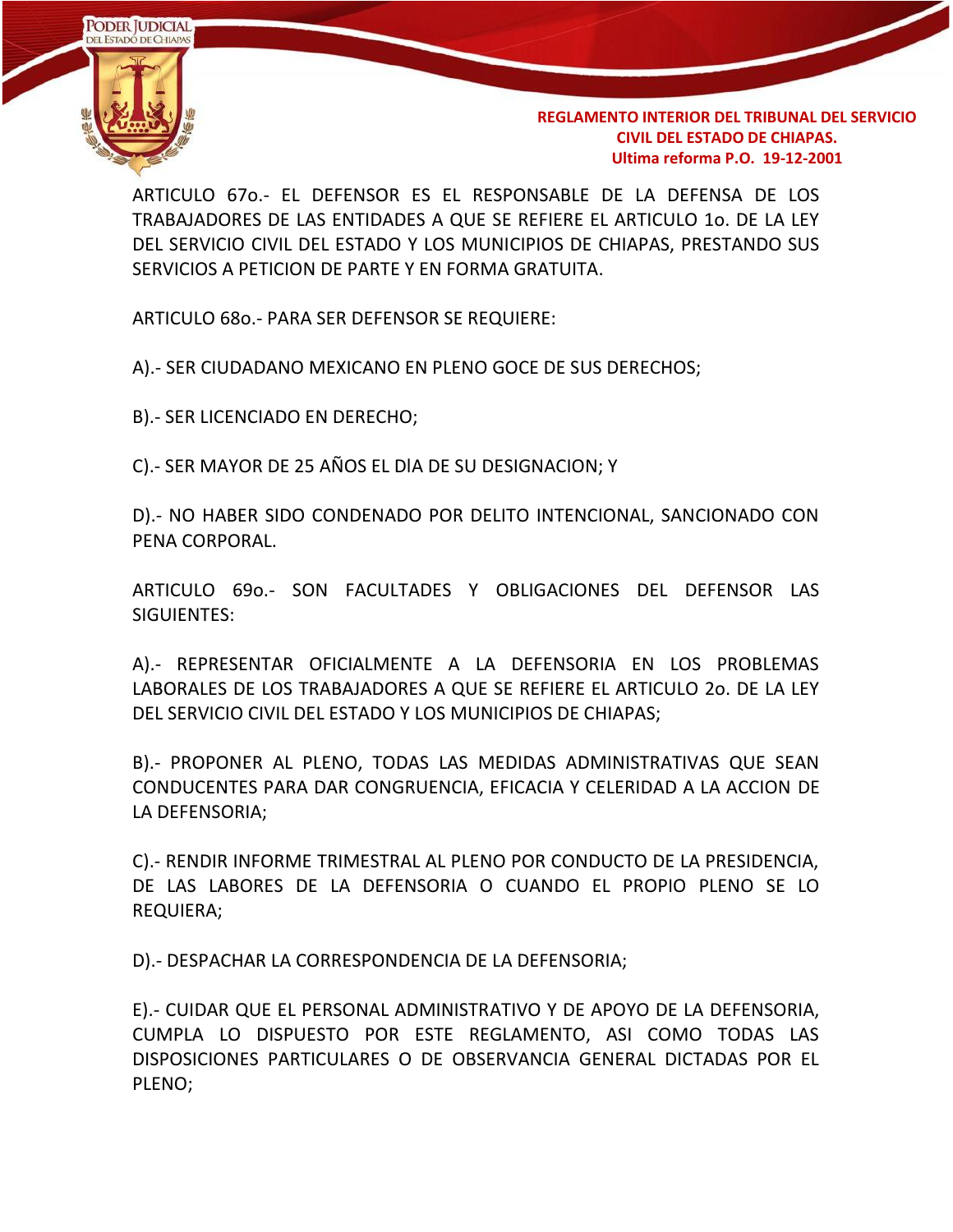

F).- COORDINAR CON LA UNIDAD ADMINISTRATIVA DEL TRIBUNAL TODO LO RELATIVO A LICENCIAS O PERMISOS DEL PERSONAL ADSCRITO A LA DEFENSORIA PARA SOMETERLO AL ACUERDO DEL PRESIDENTE DEL TRIBUNAL; Y

G).- INTEGRAR Y CONTROLAR LOS LIBROS DE REGISTRO DE CONFLICTOS LABORALES, INDICES Y DEMAS QUE SEAN NECESARIOS PARA EL MEJOR FUNCIONAMIENTO DE LA DEFENSORIA.

### **CAPITULO III**

#### **DE LA FUNCION ADMINISTRATIVA**

ARTICULO 70o.- LA UNIDAD DE APOYO ADMINISTRATIVO INTERVIENE EN LA ADOPCION DE MEDIDAS TECNICO-ADMINISTRATIVAS TENDIENTES A LA MEJOR ORGANIZACION Y FUNCIONAMIENTO DEL TRIBUNAL Y EN LA FIJACION DE NORMAS Y PROCEDIMIENTOS PARA LA ADMINISTRACION DE SUS RECURSOS HUMANOS Y MATERIALES, EN LA ELABORACION DEL PROYECTO DE SU PRESUPUESTO ANUAL Y EN EL EJERCICIO DE ESTE, ASI COMO EN LA PRESENTACION DE LOS SERVICIOS GENERALES QUE SE REQUIERAN.

ARTICULO 71o.- AL FRENTE DE LA DELEGACION ADMINISTRATIVA, HABRA UN JEFE QUE TENDRA LAS SIGUIENTES FACULTADES Y OBLIGACIONES:

A).- PLANEAR, PROGRAMAR, ORGANIZAR, DIRIGIR, CONTROLAR Y EVALUAR EL FUNCIONAMIENTO DE LA UNIDAD;

B).- PROPONER AL PRESIDENTE DEL TRIBUNAL, PARA QUE SOMETA AL PLENO, LAS MEDIDAS TECNICO-ADMINISTRATIVAS QUE ESTIME CONVENIENTES PARA SU MEJOR ORGANIZACIÓN Y FUNCIONAMIENTO;

C).- FORMULAR LOS PROYECTOS DE LOS MANUALES DE ORGANIZACION, PROCEDIMIENTOS Y SERVICIOS;

D).- DESEMPEÑAR LAS FUNCIONES Y COMISIONES QUE EL PRESIDENTE DEL TRIBUNAL LE ENCOMIENDE;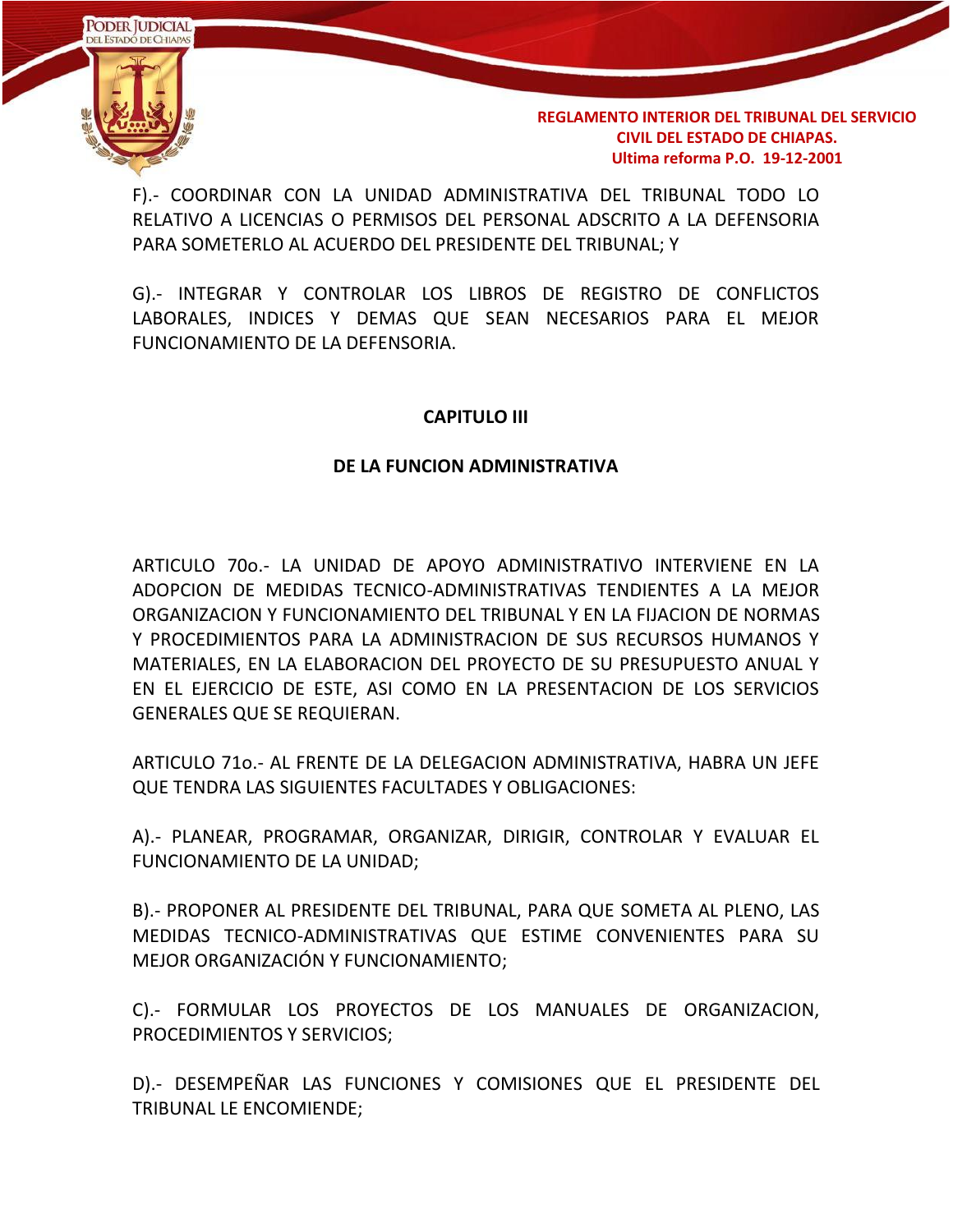

E).- ESTABLECER CON EL ACUERDO DEL PRESIDENTE EN LOS TERMINOS DE LEY, LAS POLlTICAS, NORMAS Y PROCEDIMIENTOS PARA LA ADMINISTRACION DE LOS RECURSOS HUMANOS, RECURSOS MATERIALES Y SERVICIOS GENERALES, DE CONFORMIDAD CON LOS OBJETIVOS DEL TRIBUNAL;

F).- TRAMITAR LOS NOMBRAMIENTOS DE LOS EMPLEADOS, LAS AUTORIZACIONES DE LOS MOVIMIENTOS DEL PERSONAL Y LAS RESOLUCIONES SOBRE LOS CASOS DE TERMINACION DE LOS EFECTOS DE NOMBRAMIENTOS;

G).- DESARROLLAR LOS SISTEMAS DE ESTIMULOS Y RECOMPENSAS QUE DETERMINAN LA LEY, LAS CONDICIONES GENERALES DE TRABAJO Y EJECUTAR LAS RESOLUCIONES RELATIVAS A QUE SE HAGA ACREEDOR EL PERSONAL DEL TRIBUNAL;

H).- CUMPLIR CON LOS PROGRAMAS DE CAPACITACION PARA EL PERSONAL DEL TRIBUNAL;

l).- SOMETER A LA CONSIDERACION DEL PRESIDENTE EL PROYECTO DEL PRESUPUESTO ANUAL DEL TRIBUNAL, ASI COMO PROPONER LAS MODIFICACIONES QUE AMERITE DE ACUERDO CON LAS DISPOSICIONES PRESUPUESTALES;

J).- TRAMITAR LAS ADQUISICIONES DE BIENES Y SERVICIOS NECESARIOS PARA EL TRIBUNAL;

K).- PROPONER AL PRESIDENTE LAS NORMAS PARA LOS PROCESOS INTERNOS DE PROGRAMACION Y PRESUPUESTO, EVALUACION E INFORMACION DEL TRIBUNAL;

L).- PROPORCIONAR LOS DATOS, INFORMACION Y COOPERACION TECNICA QUE LE SEAN REQUERIDOS POR EL PRESIDENTE Y MAGISTRADOS;

M).- FORMAR Y CUIDAR LOS EXPEDIENTES DEL PERSONAL DEL TRIBUNAL; Y

N).- LAS DEMAS QUE LE CON FIERA EL PLENO DEL TRIBUNAL.

(ADICIONADO, P.O. 19 DE DICIEMBRE DE 2001) ARTICULO 71o BIS.- LA UNIDAD ADMINISTRATIVA ESTARA INTEGRADA PARA SU MEJOR FUNCIONAMIENTO POR TRES SECCIONES: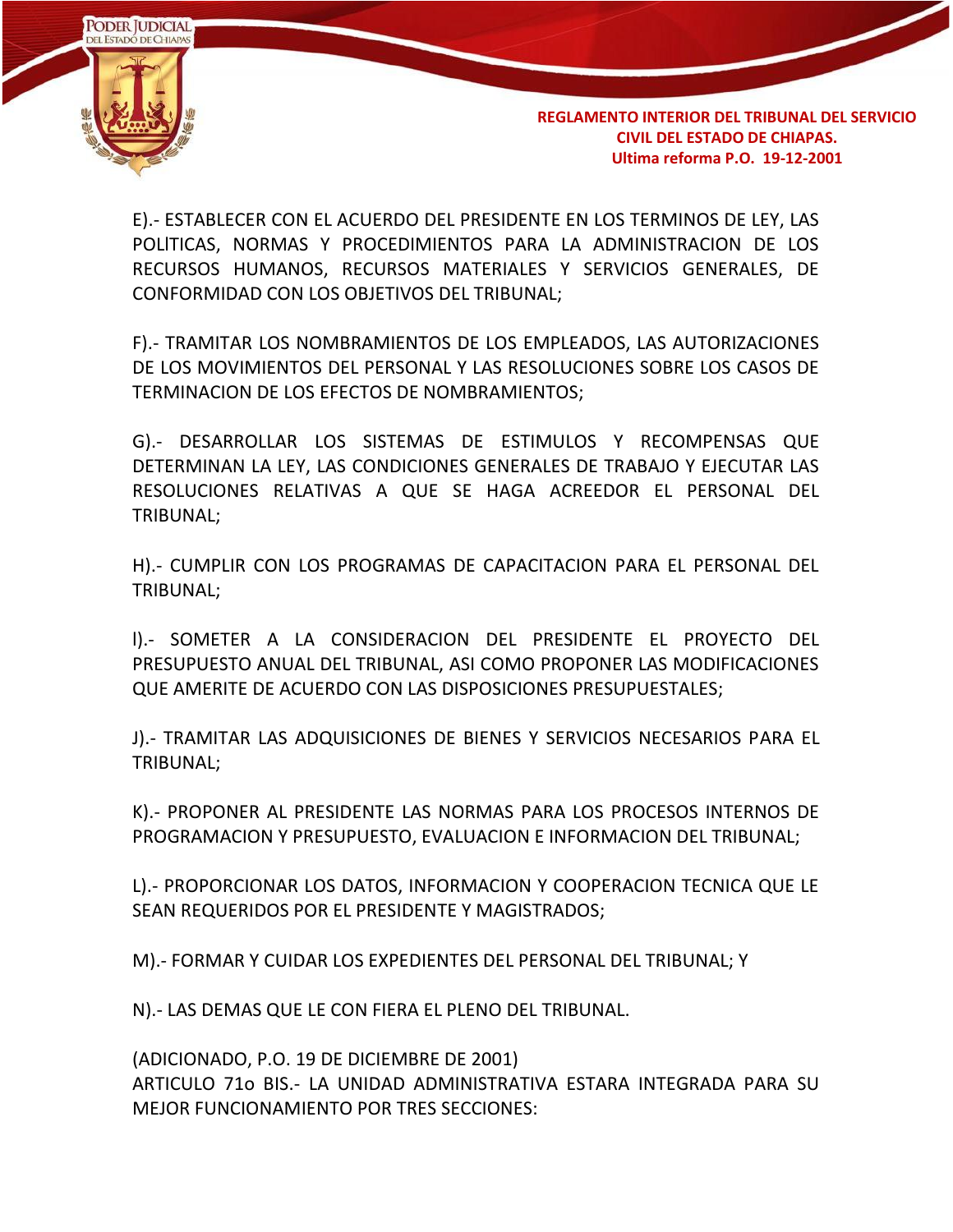

RECURSOS HUMANOS, RECURSOS MATERIALES Y RECURSOS FINANCIEROS, CUYAS FUNCIONES SON LAS SlGUIENTES:

A).- ATENDER LAS LABORES RELATIVAS AL RECLUTAMIENTO, SELECCION Y TRAMITES DE NOMBRAMIENTO Y CONTROL DE PERSONAL.

B).- APLICAR LOS SISTEMAS DE ESTIMULOS Y RECOMPENSAS QUE DETERMINE LA LEY Y SE ESTABLEZCAN EN LAS CONDICIONES GENERALES DE TRABAJO.

C).- DAR TRAMITE A LAS SANCIONES IMPUESTAS POR EL PLENO AL PERSONAL.

D).- ELABORAR, PROPONER Y EN SU CASO, INSTRUMENTAR LOS PROGRAMAS DE FORMACION, CAPACITACION Y DESARROLLO DEL PERSONAL.

E).- EN GENERAL, LLEVAR A CABO TODAS LAS FUNCIONES QUE ANTECEDEN Y A LA NATURALEZA PROPIA DE LA SECCION.

F).- FORMULAR ANTEPROYECTO ANUAL DE ADQUISICIONES DEL TRIBUNAL Y EN SU CASO, ADMINISTRAR SU DISTRIBUCION CONFORME A PRIORIDADES DEFINIDAS.

G).- TRAMITAR LA ADQUISICION DE LOS BIENES Y SERVICIOS QUE REQUIERA EL TRIBUNAL.

H).- FORMULAR LA DOCUMENTACION RELATIVA A LA ADQUISICION DE BIENES Y SERVICIOS PARA EL TRIBUNAL.

I).- LLEVAR EL INVENTARIO ACTUALIZADO DE LOS BIENES DEL TRIBUNAL Y VIGILAR SU CONSERVACION Y MANTENIMIENTO.

J).- ESTABLECER Y DESARROLLAR EL SISTEMA ADMINISTRATIVO INTEGRAL DE ESTOS RECURSOS.

K).- REALIZAR El PAGO DE LAS REMUNERACIONES Y LIQUIDACIONES AL PERSONAL DEL TRIBUNAL.

L).- ANALIZAR PARA SU PRESUPUESTACION, LAS ACTIVIDADES PREVISTAS EN LOS PROGRAMAS DEL TRIBUNAL.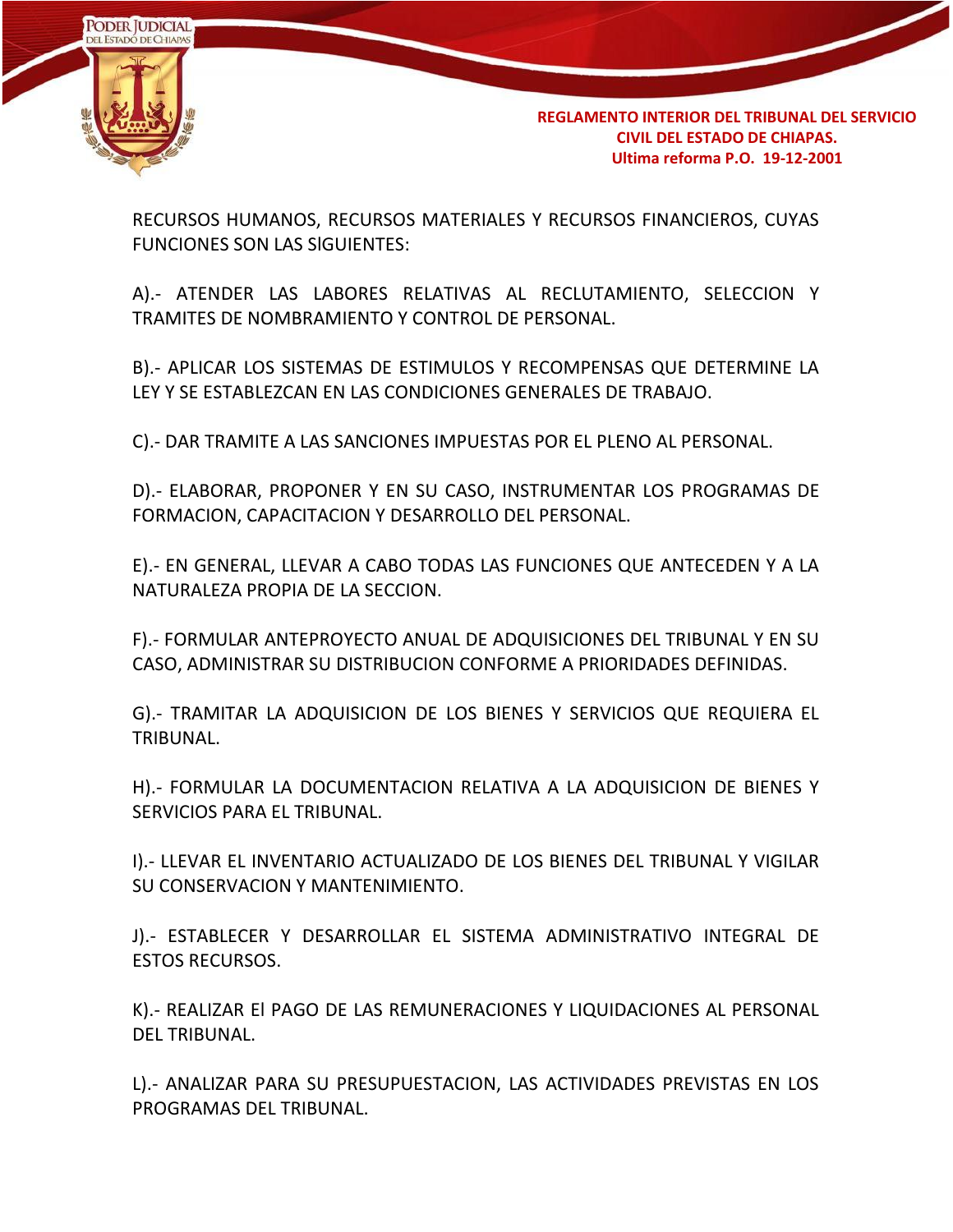

M).- ELABORAR EL PROYECTO DEL PRESUPUESTO ANUAL, EN RELACION A LAS FUNCIONES. PROGRAMAS OBJETIVOS, METAS Y REQUERIMIENTOS DE LOS ORGANOS QUE COMPONEN EL TRIBUNAL.

N).- SUPERVISAR Y CONTROLAR EL CORRECTO EJERCICIO DEL PRESUPUESTO ANUAL, HACIENDO LAS OBSERVACIONES NECESARIAS PARA CORREGIR CUALQUIER DESVIACION.

Ñ).- LLEVAR LA CONTABILIDAD, ELABORAR, ANALIZAR Y CONSOLIDAR LOS ESTADOS FlNANCIEROS DEL TRIBUNAL.

O).- COORDINAR SUS ACCIONES CON LOS LINEAMIENTOS QUE AL EFECTO DICTE LA SECRETARIA DE HACIENDA DEL ESTADO APEGANDOSE A LAS DIRECTRICES DEL PRESUPUESTO DEL TRIBUNAL.

DE LA CONTRALORIA INTERNA

(REFORMADO, P.O. 19 DE DICIEMBRE DE 2001)

ARTICULO 72o.- EN CUMPLIMIENTO A LO DISPUESTO POR El ARTICULO 3° FRACCION IV DE LA LEY DE RESPONSABILIDADES DE LOS SERVIDORES PUBLlCOS VIGENTE EN EL ESTADO, El TRIBUNAL DEL SERVICIO CIVIL, CONTARA CON UNA CONTRALORIA INTERNA QUE TENDRA LAS FUNCIONES DERIVADAS DE LA LEY MENCIONADA.

(ADICIONADO, P.O. 19 DE DICIEMBRE DE 2001)

ARTICULO 72o BIS.- LA CONTALORIA INTERNA DEL TRIBUNAL DEL SERVICIO CIVIL ESTARA INTEGRDA POR UN CONTRALOR; DE ACUERDO A LAS ASIGNACIONES PRESUPUESTALES SE PODRA CREAR UN AREA DE AUDITORIA CONTABLE FINANCIERA, UN AREA DE SEGUIMIENTO Y EVALUACION, CUYAS FUNCIONES SERAN LAS SIGUIENTES:

I.- PLANEAR ORGANIZAR Y COORDINAR El SISTEMA DE PREVENCION, CONTROL Y VIGILANCIA DE LA ADMINISTRACION DEL TRIBUNAL DEL SERVICIO CIVIL, ASI COMO SUPERVISAR EL EJERCICIO DEL GASTO Y SU CONGRUENCIA CON EL PRESUPUESTO DE EGRESOS DEL GOBIERNO DEL ESTADO DE CHIAPAS.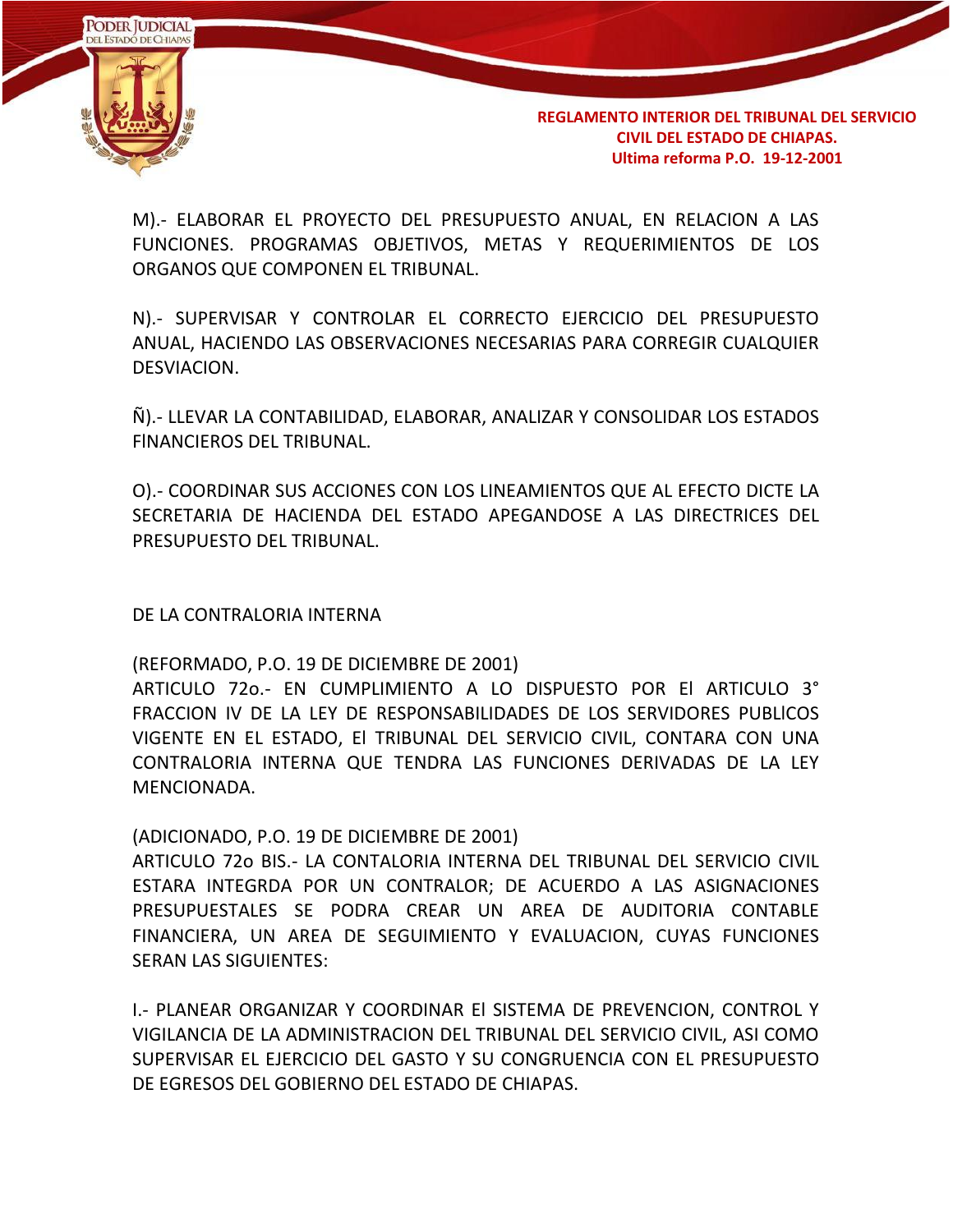

II. VIGILAR LA APLICACION DE LAS NORMAS PARA LA ADQUISICION DE BIENES Y CONTATRACION DE SEVICIOS Y OBRA PUBLICA QUE REALICE POR ACUERDO DEL PLENO DE MAGISTRADOS. OBSERVANDO EN TODO MOMENTO LA TRANSPARENCIA DE LA APLICACION DE RECURSOS EN LO SEÑALADO.

III.- INFORMAR OPORTUNAMENTE AL MAGISTRADO PRESIDENTE DEL TRIBUNAL DEL SERVICIO CIVIL, SOBRE EL EFICIENTE EJERCICIO DE LOS RECURSOS O EN SU CASO. LAS OBSERVACIONES QUE SE DERIVEN DE ESTOS; DEBIENDO PRESENTAR EN FORMA MENSUAL UN INFORME DETALLADO DE SUS ACTIVIDADES.

IV.- RECIBIR Y REGISTRAR LAS DECLARACIONES PATRIMONIALES QUE DEBEN PRESENTAR EN SU CASO, LOS SERVIDORES PUBLICOS DEL TRIBUNAL DEL SERVICIO CIVIL. ASI COMO INVESTIGARLAS Y VERIFICARLAS EN LOS TERMINOS DE LA LEY DE RESPONSABILIDADES DE LOS SERVIDORES PUBLICOS DEL ESTADO Y DEL PRESENTE REGLAMENTO.

V - CONOCER E INVESTIGAR LOS ACTOS, OMISIONES Y CONDUCTAS DE LOS SERVIDORES DEL TRIBUNAL DEL SERVICIO CIVIL, QUE SE CONSIDEREN RESPONSABILIDAD ADMINISTRATIVA E INFORMAR AL MAGISTRADO PRESIDENTE DEL PROPIO TRIBUNAL.

VI.- INTERVENIR EN LOS ACTOS DE ENTREGA·RECEPCION EN LOS CASOS DE CAMBIO DE TITULARES Y SERVIDORES PUBLICAS DEL TRIBUNAL DEL SERVICIO CIVIL.

VII.- LAS DEMAS QUE LE ASIGNE EL PLENO DE MAGISTRADOS. EL PRESENTE REGLAMENTO Y OTRAS DISPOSICIONES APLICABLES.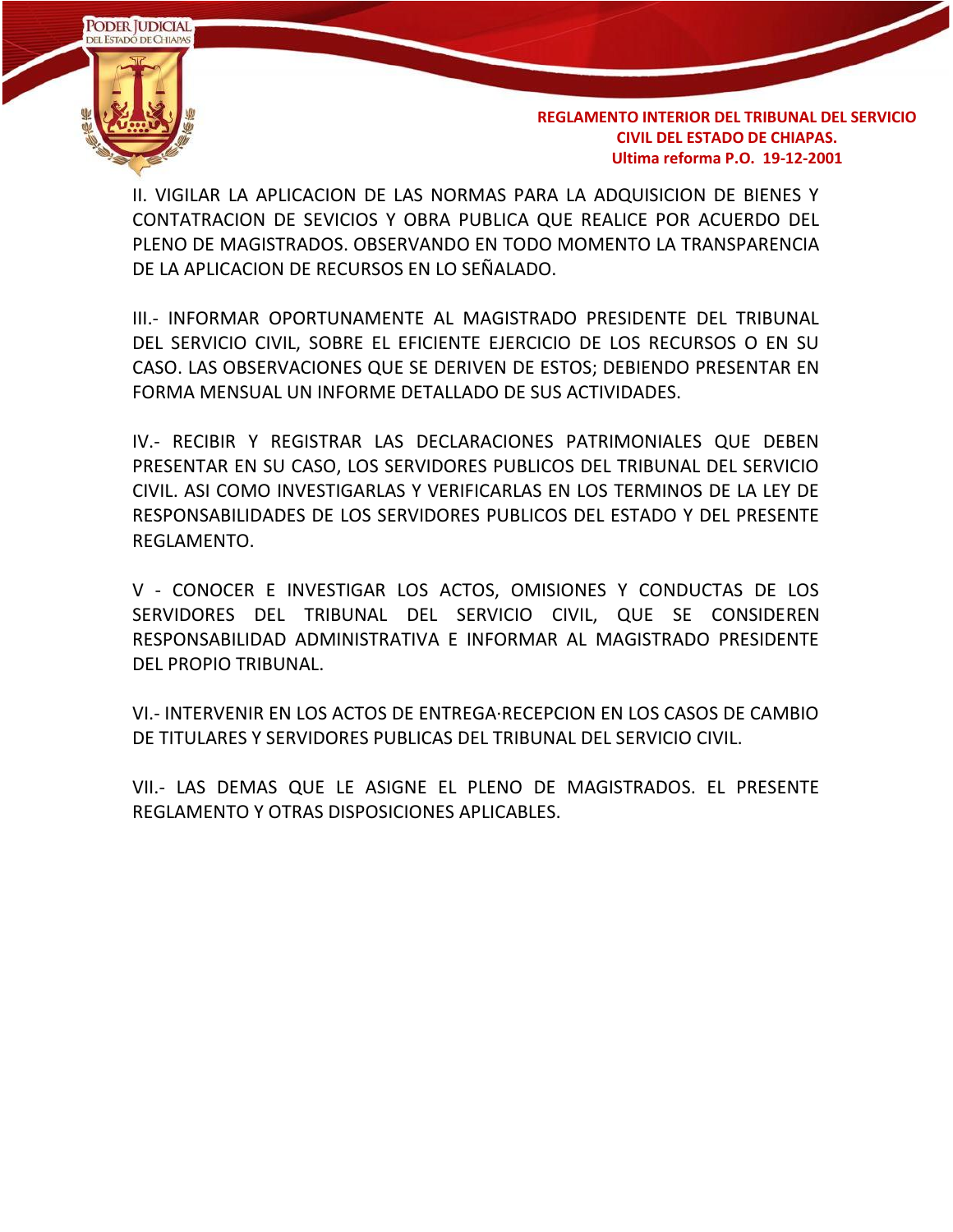

#### **TITULO CUARTO**

#### **CAPITULO I**

#### **REGLAS GENERALES**

ARTICULO 73o.- EL DESPACHO DE LOS ASUNTOS DEBERA LLEVARSE A CABO EN FORMA PRONTA, OPORTUNA Y EXPEDITA, PROCURANDO LA MAYOR ECONOMIA, CONCENTRACION Y SIMPLIFICACION DEL PROCEDIMIENTO PARA HACER EFICAZ LA JUSTICIA LABORAL EN EL AMBITO DE SU COMPETENCIA.

ARTICULO 74o.- CUANDO LOS INTERESADOS DESEEN HACER PROMOCIONES POR COMPARENCIA EN AUTOS, LAS HARAN SIEMPRE ANTE LA FE DEL SECRETARIO GENERAL DE ACUERDOS QUIEN INFORMARA A LOS MAGISTRADOS PONENTES EN LA MATERIA.

LOS CONVENIOS O SU RATIFICACION SE LLEVARAN A CABO ANTE EL SECRETARIO GENERAL DE ACUERDOS, QUIEN TURNARA EL EXPEDIENTE A LA SALA CORRESPONDIENTE PARA QUE SE DICTE LA RESOLUCION QUE PROCEDA.

ARTICULO 75o.- EL SECRETARIO GENERAL DE ACUERDOS, Y LOS SECRETARIOS, RECIBIRAN ESCRITOS Y OTROS DOCUMENTOS CUANDO SEAN EXHIBIDOS EN LAS AUDIENCIAS, COMPARECENCIAS, CELEBRACION O RATIFICACION DE CONVENIOS. EN ESTOS CASOS EL FUNCIONARIO CORRESPONDIENTE SERA RESPONSABLE DE LA GLOSA EN SUS EXPEDIENTES, DEBIENDO ASENTAR RAZON RESPECTIVA EN AUTOS CUANDO SEA PROCEDENTE, LO MISMO HARAN LOS ACTUARIOS CON LOS DOCUMENTOS QUE LE SEAN EXHIBIDOS AL EFECTUAR LAS NOTIFICACIONES Y OTRAS DILIGENCIAS.

ARTICULO 76o.- EL SECRETARIO GENERAL DE ACUERDOS, LOS SECRETARIOS Y ACTUARIOS, DEBERAN LLEVAR A CABO LAS DILIGENCIAS QUE TENGAN QUE PRACTICAR FUERA DE LAS OFICINAS DEL TRIBUNAL, EN DIAS Y HORAS HABILES. CUANDO FUERE NECESARIO EFECTUARLAS EN DIAS Y HORAS INHABILES A SOLICITUD DE PARTE, EL PRESIDENTE DEL TRIBUNAL O EL PRESIDENTE DE SALA, RESOLVERA LO PROCEDENTE SEGUN EL CASO.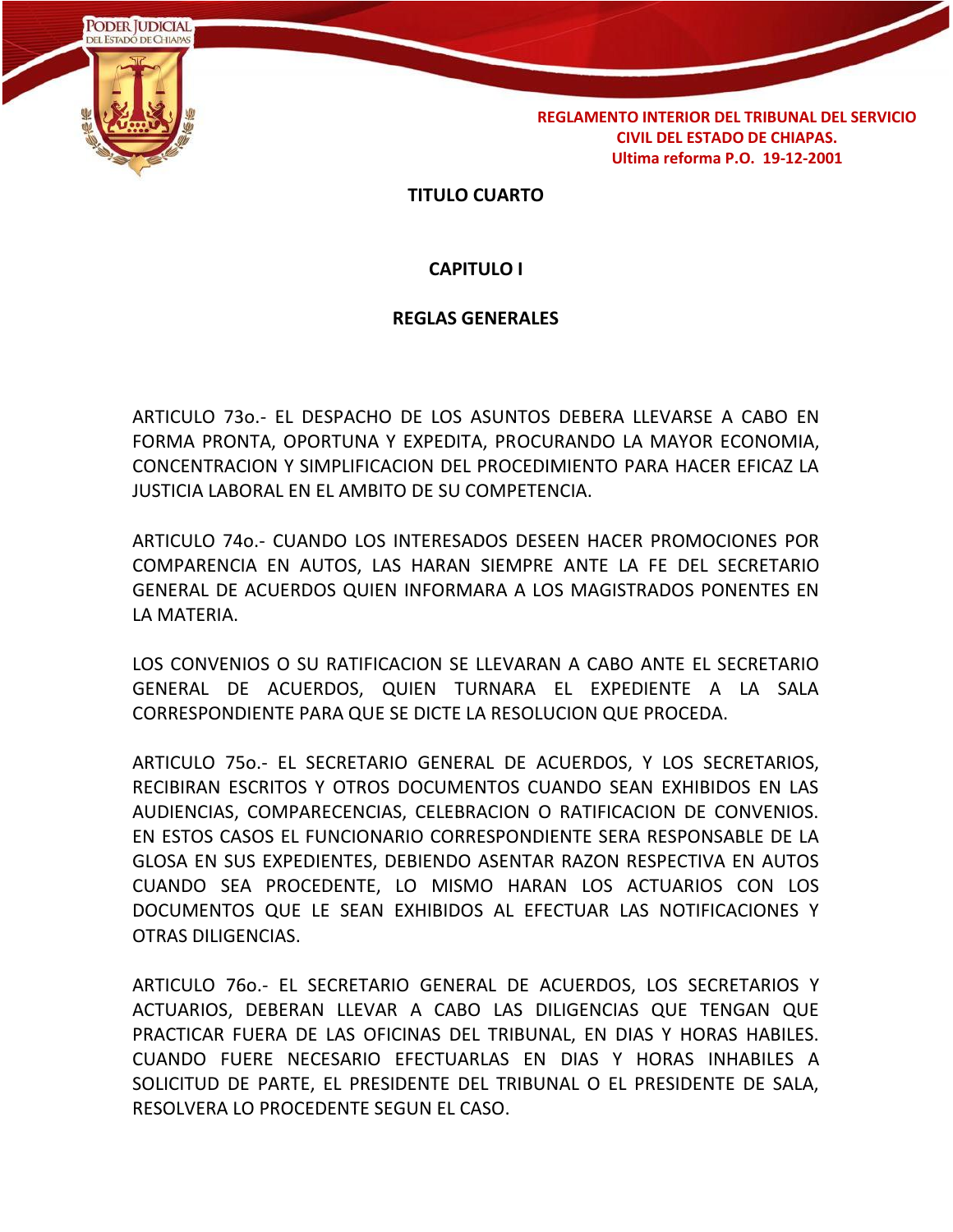

ARTICULO 77o.- LOS SECRETARIOS DEBERAN REDACTAR LAS ACTAS CORRESPONDIENTES Y ENTREGAR COPIA DE ELLAS A LAS PARTES.

ARTICULO 78o.- LAS AUDIENCIAS SERAN PUBLICAS; EL PRESIDENTE Y EL PRESIDENTE DE LA SALA, EN AUSENCIA DE AMBOS EL MAGISTRADO PONENTE, SEGUN CORRESPONDA, PODRAN ORDENAR DE OFICIO O A INSTANCIA DE PARTE, QUE SEAN A PUERTA CERRADA CUANDO LO EXIJA EL MEJOR DESPACHO DE LOS ASUNTOS, LA MORAL O LAS BUENAS COSTUMBRES.

ARTICULO 79o.- LAS PROMOCIONES DEBERAN SER ACORDADAS DENTRO DE LOS TRES DIAS HABILES SIGUIENTES A LA FECHA DE SU RECEPCION.

ARTICULO 80o.- EL SECRETARIO GENERAL DE ACUERDOS, AL RECIBIR LOS EXPEDIENTES DEL ARCHIVO, CUIDARA QUE LOS MISMOS ESTEN DEBIDAMENTE SELLADOS, FOLIADOS Y UNA VEZ RECIBIDOS LOS EXPEDIENTES CON LAS PROMOCIONES QUE LE SEAN TURNADOS POR EL ARCHIVO, INHERENTES A CONFLICTOS COLECTIVOS DEBERAN REDACTAR LOS PROYECTOS DE ACUERDOS QUE EL CASO REQUIERA.

ARTICULO 81o.- EL SECRETARIO GENERAL DE ACUERDOS UNA VEZ FORMULADO EL ACUERDO CORRESPONDIENTE LO TURNARA AL PLENO PARA SU DISCUSION Y FIRMA, VERIFICANDO QUE SE LE DE EL DEBIDO CUMPLIMIENTO.

ARTICULO 82o.- EL SECRETARIO GENERAL DE ACUERDOS LLEVARA EN AGENDA EL REGISTRO DE LA FECHA Y HORA EN QUE DEBAN EFECTUARSE LAS AUDIENCIAS DE ORDEN COLECTIVO.

ARTICULO 83o.- LAS LISTAS DE LOS ACUERDOS QUE DEBAN HACERSE MEDIANTE NOTIFICACION POR ESTRADOS O BOLETIN, DEBERAN SER FORMULADAS BAJO LA RESPONSABILIDAD DEL SECRETARIO GENERAL DE ACUERDOS O DEL DE SALA, SEGUN CORRESPONDA.

ARTICULO 84o.- EN NINGUNA ACTUACION SE EMPLEARAN ABREVIATURAS Y SE CUIDARA DE NO HACER RASPADURAS O ENMENDADURAS; LAS FECHAS SE ANOTARAN CON TODAS SUS LETRAS, Y LOS NUMEROS Y CANTIDADES CON NUMEROS Y LETRAS, A LAS FRASES EQUIVOCADAS SOLO SE LES MARCARA CON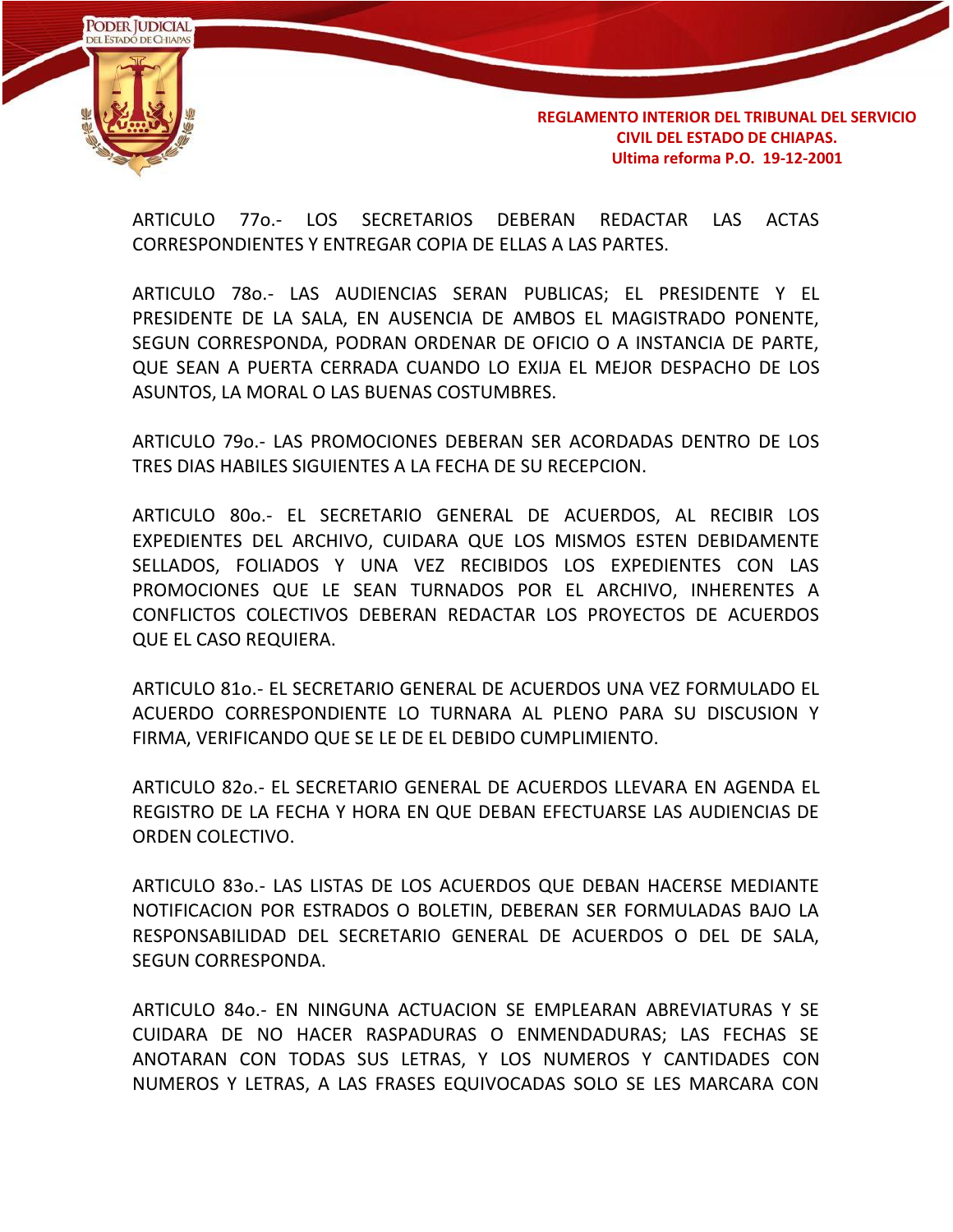

UNA LINEA DELGADA QUE PERMITA LA LECTURA SALVANDOSE AL FINAL EL ERROR COMETIDO.

ARTICULO 85o.- CORRESPONDE AL SECRETARIO DE SALA, VIGILAR QUE LAS ACTUACIONES EN QUE INTERVENGAN DIRECTAMENTE LAS PARTES, ESTAS LAS FIRMEN AL MARGEN Y AL CALCE LOS FUNCIONARIOS CORRESPONDIENTES DEL TRIBUNAL.

ARTICULO 86o.- LOS FUNCIONARIOS DEL TRIBUNAL, DEBERAN VIGILAR QUE SOLO LAS PARTES INTERESADAS Y ACREDITADAS EN LOS NEGOCIOS DE QUE SE TRATE, TENGAN ACCESO AL EXPEDIENTE.

ARTICULO 87o.- CUANDO POR CUALQUIER MOTIVO CAMBIARE EL PERSONAL DEL PLENO O DE SALA, UNA VEZ ESTE INTEGRADO CON EL NUEVO PERSONAL SE DICTARA UN ACUERDO DANDO A CONOCER POR ESTRADOS A LAS PARTES EL NUEVO CAMBIO DE PERSONAL PARA LA CONTINUACION DE LOS NEGOCIOS QUE ESTEN CONOCIENDO.

ARTICULO 88o.- LOS LAUDOS DEL PLENO O DE LA SALA DEL TRIBUNAL, NO COMPRENDERAN MAS CUESTIONES QUE LAS PROPUESTAS EN EL ESCRITO DE DEMANDA Y CONTESTACION, DEBIENDO DICTARSE APRECIANDO LAS PRUEBAS EN CONCIENCIA A VERDAD SABIDA Y BUENA FE GUARDADA, LOS CUALES TAMBlEN ESTARAN DEBIDAMENTE FUNDADOS EN DERECHO.

ARTICULO 89o.- PARA EL CONOCIMIENTO DE LOS ASUNTOS LABORALES, QUE PERMITA ATENDER DE MANERA EFICAZ, OPORTUNA Y EXPEDITA; LA SALA DEL TRIBUNAL CONOCERA DE LOS MISMOS CONFORME A LA DISTRIBUCION QUE DE ELLOS EFECTUE EL PRESIDENTE, A TRAVES DE LA SECRETARIA GENERAL DE ACUERDOS.

ARTICULO 90o.- LAS CONDICIONES GENERALES DE TRABAJO SE REGIRAN POR LO DISPUESTO EN LOS ARTICULOS 43 Y 44 DE LA LEY DEL SERVICIO CIVIL DEL ESTADO Y LOS MUNICIPIOS DE CHIAPAS, LAS CONTROVERSIAS QUE SE SUSCITEN CON MOTIVO DE ELLAS, SE VENTILARAN DE CONFORMIDAD A LO DISPUESTO EN EL ARTICULO 84 Y DEMAS APLICABLES DE LA CITADA LEY.

ARTICULO 91o.- EL PROCEDIMIENTO PARA RESOLVER LAS CONTROVERSIAS RELATIVAS A LA DETERMINACION DE LOS EFECTOS DEL NOMBRAMIENTO DE LOS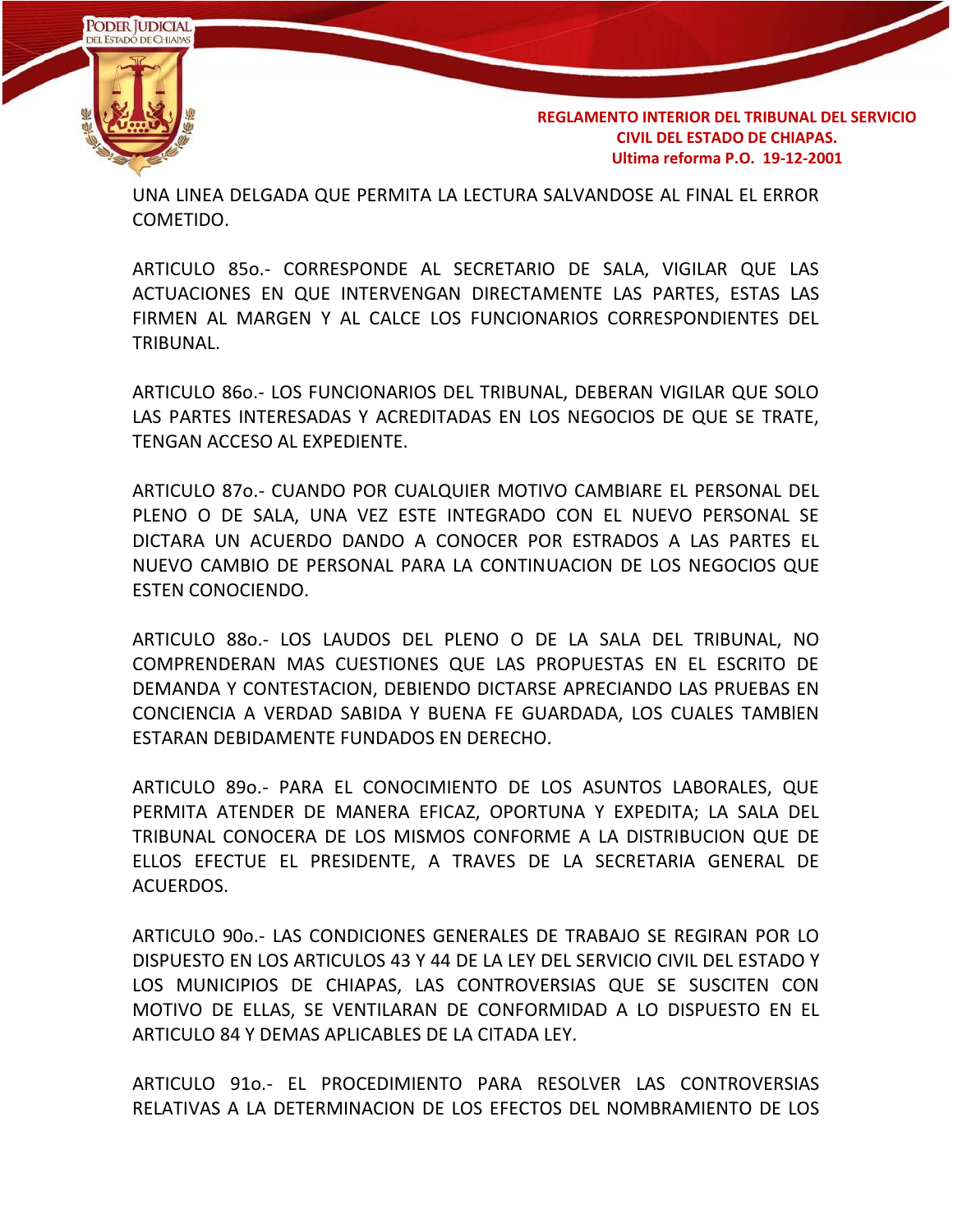

TRABAJADORES ANTE EL TRIBUNAL DEL SERVICIO CIVIL DEL ESTADO, SE DESARROLLARA, EN LOS TERMINOS DEL CAPITULO III DE LA LEY DEL SERVICIO CIVIL DEL ESTADO Y LOS MUNICIPIOS DE CHIAPAS.

### **TITULO QUINTO**

#### **CAPITULO I**

#### **DE LOS CONFLICTOS INDIVIDUALES**

ARTICULO 92o.- LAS AUDIENCIAS QUE DEBAN REALIZARSE DURANTE LA TRAMITACION DE LOS CONFLICTOS INDIVIDUALES, ESTARAN A CARGO DEL SECRETARIO DE ACUERDOS DE LA SALA, QUIEN DARA CUENTA A LA MISMA DE TODAS LAS CUESTIONES QUE EN ELLA SE SUSCITEN.

ARTICULO 93o.- SUBSTANCIADO EL PROCEDIMIENTO, EL PRESIDENTE DE LA SALA POR CONDUCTO DEL SECRETARIO DE ESTA TURNARA EL EXPEDIENTE AL MAGISTRADO PONENTE A EFECTO DE QUE FORMULE EL PROYECTO DE RESOLUCION REDACTADO EN FORMA DE LAUDO, ENTREGANDOSE COPIA DE DICHO PROYECTO A LOS DEMAS MAGISTRADOS QUEDANDO EL EXPEDIENTE A DISPOSICION DE ESTOS EN LA SECRETARIA DEL MAGISTRADO PONENTE.

TAMBlEN SE PODRA PROPONER DE ACUERDO A LAS CONSTANCIAS DE AUTOS Y LA NATURALEZA DEL CONFLICTO QUE EN EL EXPEDIENTE SE DESAHOGUEN DILIGENCIAS PARA MEJOR PROVEER, DEBERA SEÑALAR ESPECIFICAMENTE EN QUE CONSISTIRAN ESTAS Y SOLO PODRA SOLICITARLO EL MAGISTRADO REPRESENTANTE DE CONFORMIDAD CON EL ARTICULO 95 DE LA LEY DE SERVICIO CIVIL DEL ESTADO Y LOS MUNICIPIOS DE CHIAPAS.

ARTICULO 94o.- HECHO EL ESTUDIO DE UN ASUNTO Y TURNADO EL PROYECTO A LOS MAGISTRADOS, EL PRESIDENTE DE LA SALA CITARA A PLENO EN LA QUE HABRA DE DISCUTIR Y RESOLVER EL ASUNTO, PREVIA PUBLlCACION QUE SE HAGA EN LOS ESTRADOS DEL TRIBUNAL CON VEINTICUATRO HORAS DE ANTICIPACION.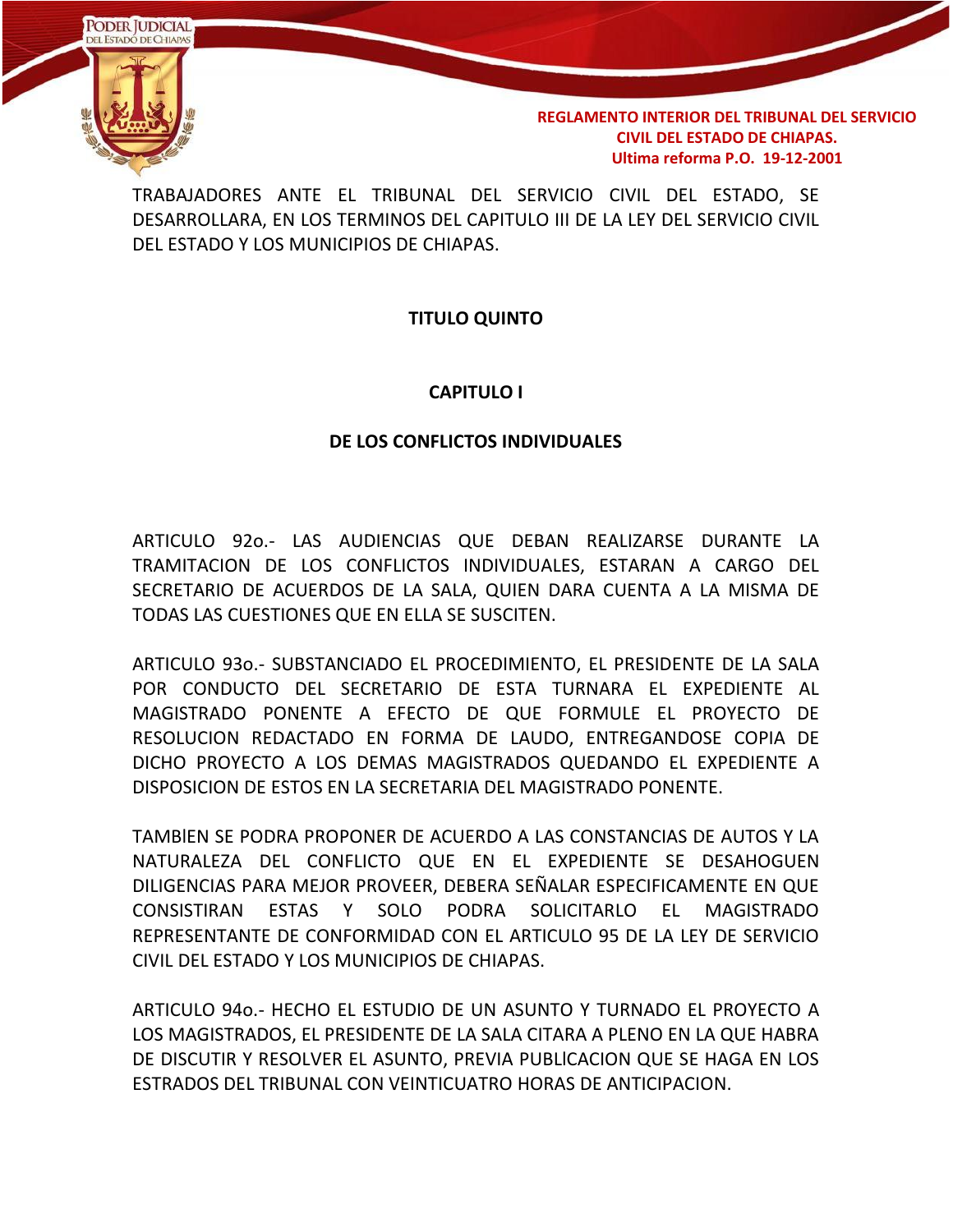

ARTICULO 95o.- EL SECRETARIO DE ACUERDOS DE LA SALA FORMULARA UNA LISTA DE LOS ASUNTOS QUE DEBAN TRATARSE EN EL PLENO ENTREGANDO UNA COPIA A CADA MAGISTRADO.

ARTICULO 96o.- EL DIA SEÑALADO PARA LLEVARSE A CABO EL PLENO SE DARA LECTURA AL PROYECTO Y A LAS CONSTANCIAS QUE SEÑALEN LOS MAGISTRADOS Y SE PONDRA A DISCUSION EL ASUNTO, DISCUTIDO ESTE, SE PROCEDERA A LA VOTACION Y ACTO CONTINUO, EL REFERIDO SECRETARIO DECLARARA EL RESULTADO DE ESTA, EXPRESANDO EL SENTIDO DE LA MISMA.

EL MAGISTRADO QUE NO ESTUVIERE CONFORME CON EL SENTIDO DE LA RESOLUCION, PODRA DENTRO DE LOS TRES DIAS SIGUIENTES, FORMULAR SU VOTO PARTICULAR, DEBIENDOSE GLOSAR JUNTO CON LA RESOLUCION.

ARTICULO 97o.- LA RESOLUCION DE LA SALA SE HARA CONSTAR EN AUTOS MEDIANTE ACTA, BAJO LA FIRMA DE LOS TRES MAGISTRADOS QUE INTEGRAN LA SALA Y DEL SECRETARIO DE LA MISMA QUE DARA FE.

EL LAUDO DEBERA SER FIRMADO DENTRO DEL TERMINO DE CINCO DIAS, CONTADOS A PARTIR DE LA FECHA DE LA RESOLUCION CORRESPONDIENTE VENCIDO EL TERMINO, SI EL LAUDO NO HUBIERE SIDO FIRMADO POR UNO DE LOS MAGISTRADOS LO HARA EN SU LUGAR EL SECRETARIO DE LA SALA, HACIENDOSE CONSTAR ESA CIRCUNSTANCIA.

ARTICULO 98o.- CUANDO POR CUALQUIER MOTIVO CAMBIARE UN MAGISTRADO DE SALA QUE HAYA VOTADO UN LAUDO CONFORME A LOS ARTICULOS ANTERIORES, SI FUE APROBADO, EL LAUDO SERA FIRMADO POR LOS MAGISTRADOS QUE INTEGRAN AQUELLA, HACIENDOSE CONSTAR ESA CIRCUNSTANCIA.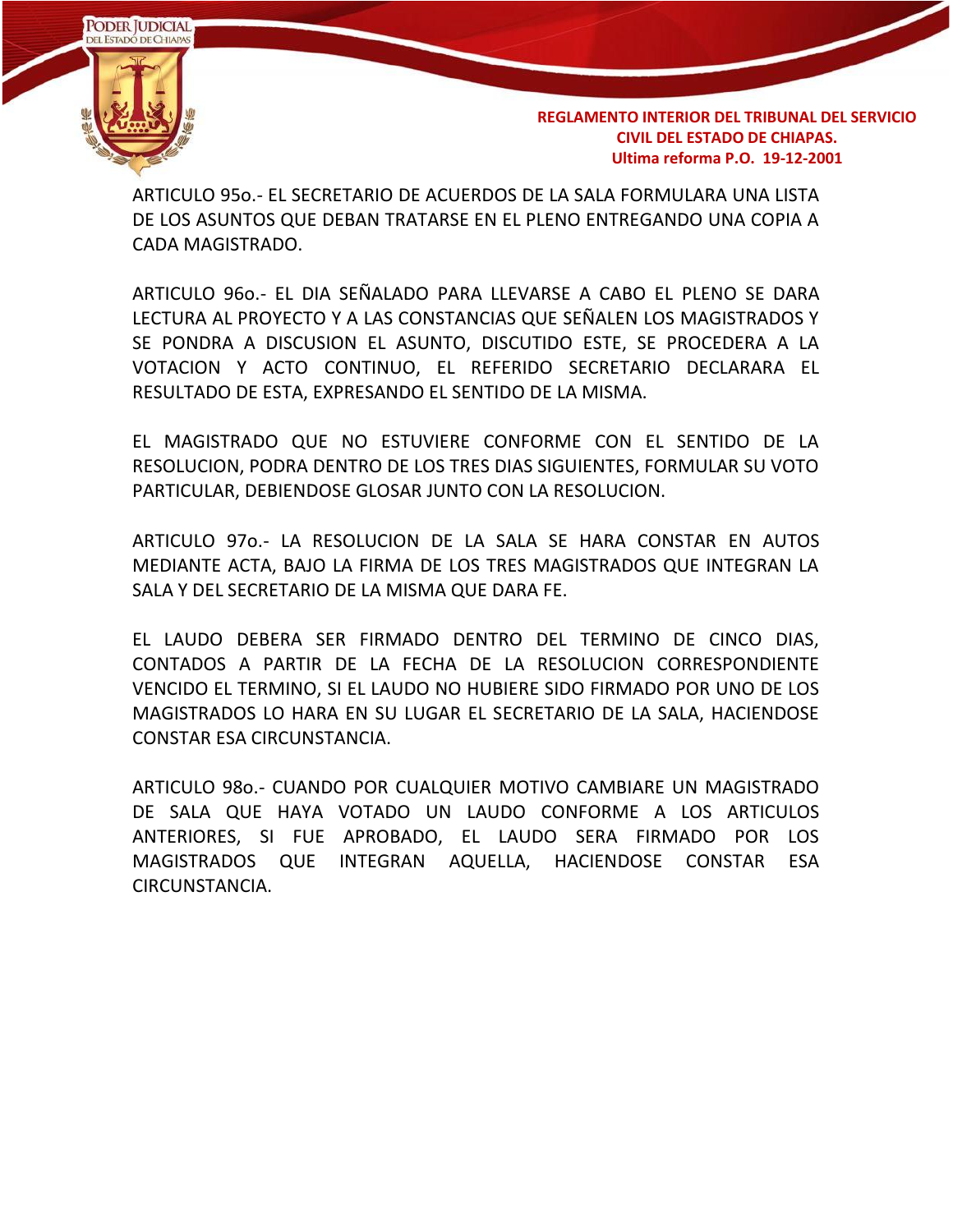

## **CAPITULO II**

### **DE LOS CONFLICTOS DE HUELGA, DE LOS CONFLICTOS COLECTIVOS, DE**

#### **LOS SINDICALES Y DE LOS INTERSINDICALES**

ARTICULO 99o.- EN LOS CONFLICTOS DE HUELGA, EL PRESIDENTE DEL TRIBUNAL AL RECIBIR EL PLIEGO DE EMPLAZAMIENTO Y SUS ANEXOS, CORRERA TRASLADO CON COPIA DE ELLOS AL TITULAR DE LA DEPENDENCIA RESPECTIVA, PARA QUE ESTE DENTRO DE UN TERMINO DE TREINTA DIAS CONTADOS A PARTIR DE LA NOTIFICACION, RESUELVA SOBRE LAS PETICIONES FORMULADAS.

ARTICULO 100.- LOS ACUERDOS Y RESOLUCIONES QUE DEBAN DICTARSE DURANTE LA TRAMITACION DEL CONFLICTO DE HUELGA, SERAN PROYECTADOS POR EL PRESIDENTE DEL TRIBUNAL.

ARTICULO 101.- EL PLENO DECLARARA SI LA HUELGA ES LEGAL O ILEGAL EN EL MOMENTO PROCESAL OPORTUNO, HACIENDO DEL CONOCIMIENTO DE LAS PARTES TAL RESOLUCION PARA LOS EFECTOS LEGALES A QUE HAYA LUGAR.

ARTICULO 102.- EN LOS CONFLICTOS COLECTIVOS O CUALQUIER OTRO ASUNTO A QUE SE REFIEREN LAS FRACCIONES II, III, IV Y V DEL ARTICULO 82 DE LA LEY REGLAMENTARIA SE SEGUIRA EL PROCEDIMIENTO DE CONFORMIDAD CON LOS ARTICULOS SIGUIENTES:

ARTICULO 103.- LOS ACUERDOS QUE SE REFIEREN A SIMPLES DETERMINACIONES DE TRAMITE TALES COMO EXPEDICION DE COPIAS CERTIFICADAS, AGREGAR PROMOCIONES A LOS AUTOS PARA LOS EFECTOS A QUE HAYA LUGAR, SOLICITAR INFORME Y OTROS DE NATURALEZA ANALOGA SERAN DICTADOS POR EL SECRETARIO GENERAL DE ACUERDOS.

ARTICULO 104.- LOS ACUERDOS RELATIVOS A LA RADICACION O CUANDO DECIDAN CUALQUIER CUESTION PROCESAL DENTRO DEL MISMO, TALES COMO PERSONALIDAD, COMPETENCIA, ADMISION DE PRUEBAS, NULIDAD DE ACTUACIONES, DESISTIMIENTO DE LA ACCION, RESOLUCIONES INCIDENTALES Y DE FONDO SERAN PROYECTADAS POR EL PRESIDENTE DEL TRIBUNAL DEL SERVICIO CIVIL DEL ESTADO, A TRAVES DEL SECRETARIO GENERAL DE ACUERDOS.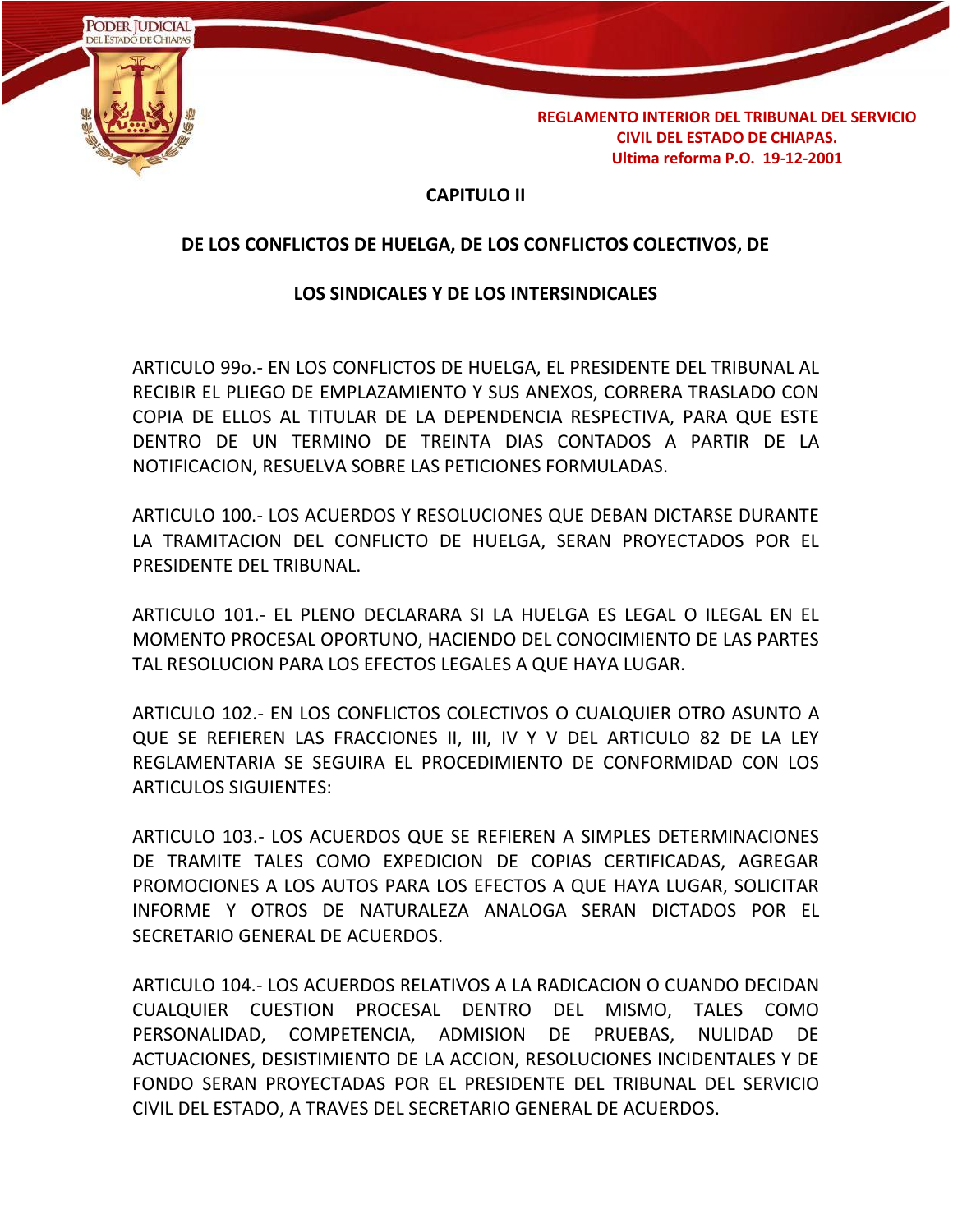

TALES ACUERDOS Y RESOLUCIONES SERAN APROBADAS POR EL PLENO EN LA SESION EN LA QUE SE DISCUTAN Y VOTEN LOS MISMOS Y EN EL ACTA RESPECTIVA QUE DEBERA SER FIRMADA POR TODOS LOS MAGISTRADOS ASISTENTES A LA REUNION DEBERA ANOTARSE EL RESULTADO DE LA VOTACION.

EN CASO DE QUE LA RESOLUCION SE VOTE POR MAYORIA, EL MAGISTRADO QUE VOTO EN CONTRA PODRA DENTRO DE LOS TRES DIAS SIGUIENTES A LA SESION REMITIR SU VOTO PARTICULAR PARA QUE ESTE SEA GLOSADO JUNTO CON LA RESOLUCION.

ARTICULO 105.- CUANDO SE PRESENTE EN LA SALA UN ASUNTO QUE SEA DE LA COMPETENCIA DEL PLENO GENERAL, EL PRESIDENTE DE LA SALA Y BAJO SU RESPONSABILIDAD LO TURNARA DE INMEDIATO AL PRESIDENTE DEL TRIBUNAL PARA SU TRAMITE RESPECTIVO.

#### **TITULO SEXTO**

#### **CAPITULO I**

#### **DE LA EJECUCION DE LOS LAUDOS**

ARTICULO 106.- EL TRIBUNAL DEL SERVICIO CIVIL TIENE LA OBLlGACION DE PROVEER A LA EFICAZ E INMEDIATA EJECUCION DE LOS LAUDOS Y, A ESE EFECTO, DICTARA TODAS LAS MEDIDAS NECESARIAS EN LA FORMA Y TERMINO QUE A SU JUICIO SEA PROCEDENTE.

ARTICULO 107.- CUANDO SE PIDA LA EJECUCION DE UN LAUDO, EL TRIBUNAL COMISIONARA A UN ACTUARIO PARA QUE, ACOMPAÑADO DE LA PARTE QUE OBTUVO RESOLUCION FAVORABLE SE CONSTITUYA EN EL DOMICILIO DE LA DEMANDADA Y LA REQUIERA PARA QUE CUMPLA LA RESOLUCION, APERCIBIENDOLA QUE, DE NO HACERLO, SE PROCEDERA CONFORME A LO EXPUESTO EN LOS ARTICULOS 103, 104, 105 Y 106 DE LA LEY DEL SERVICIO CIVIL DEL ESTADO Y LOS MUNICIPIOS DE CHIAPAS.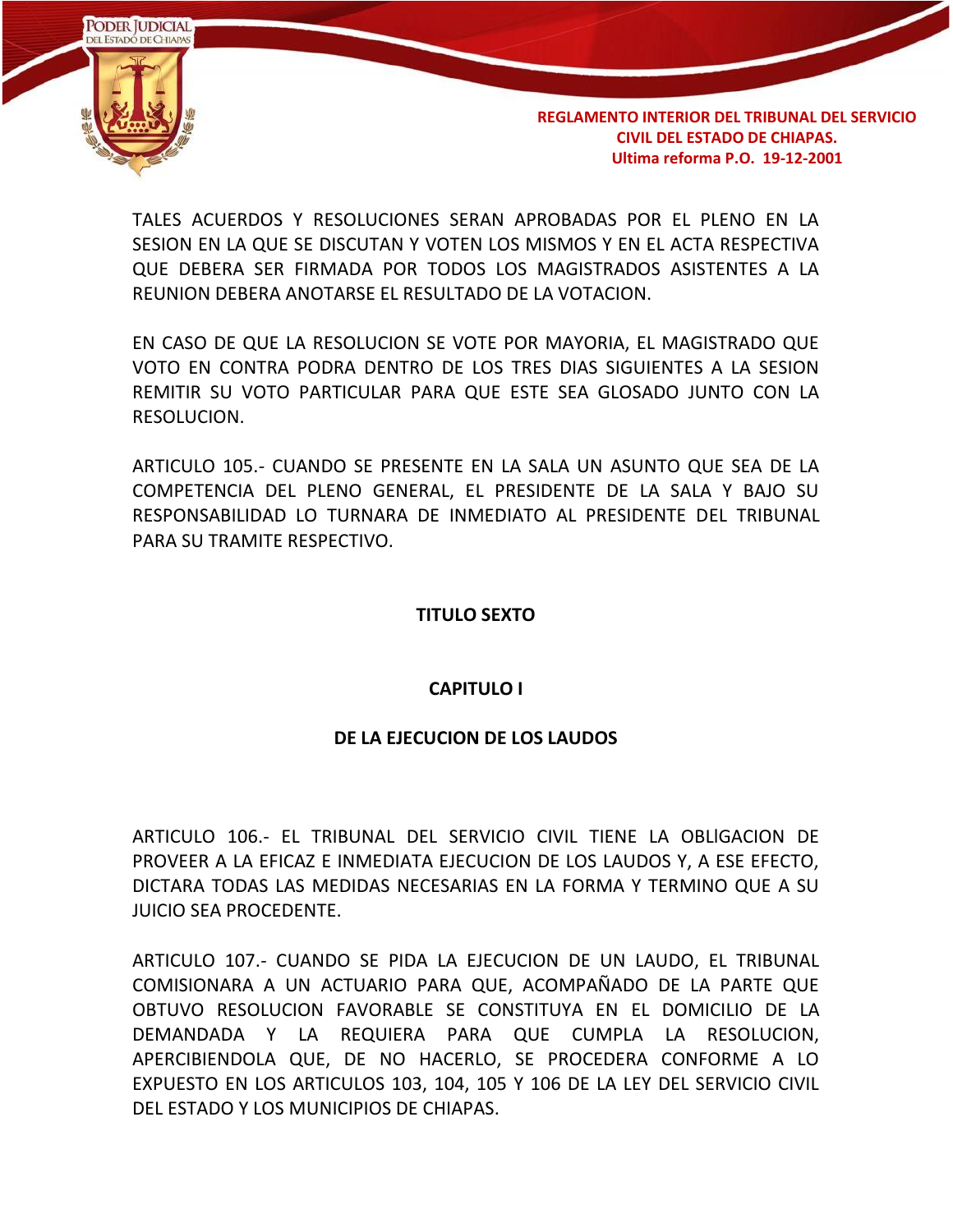

**TITULO SEPTIMO**

# **CAPITULO I**

# **DE LAS MEDIDAS DE APREMIO Y CORRECCIONES DISCIPLINARIAS**

ARTICULO 108.- EL TRIBUNAL DEL SERVICIO CIVIL DEL ESTADO, PODRA IMPONER LAS MEDIDAS DE APREMIO Y CORRECCIONES DISCIPLINARIAS:

I.- A LOS PARTICULARES QUE FALTAREN AL RESPETO Y AL ORDEN DEBIDO DURANTE LAS ACTUACIONES DEL TRIBUNAL; Y

II.- A LOS EMPLEADOS DEL PROPIO TRIBUNAL, POR LAS FALTAS QUE COMETAN EN EL DESEMPEÑO DE SUS FUNCIONES.

ARTICULO 109.- LAS MEDIDAS DE APREMIO A QUE ALUDE EL ARTICULO ANTERIOR, CONSISTIRAN EN:

I.- AMONESTACION;

II.- MULTA QUE NO PODRA EXCEDER DE CIEN DIAS DE SALARIO MINIMO VIGENTE EN LA ENTIDAD; Y

III.- EXPULSION DEL LOCAL DEL TRIBUNAL; LA PERSONA QUE SE RESISTA A CUMPLIR LA ORDEN, SERA DESALOJADA DEL LOCAL CON EL AUXILIO DE LA FUERZA PUBLICA.

ARTICULO 110.- CUANDO LOS HECHOS QUE MOTIVEN LA IMPOSICION DE UNA MEDIDA DE APREMIO, PUEDAN CONSTITUIR LA COMISION DE UN DELITO, EL TRIBUNAL LEVANTARA UN ACTA CIRCUNSTANCIADA Y LA TURNARA AL MINISTERIO PUBLICO, PARA LOS EFECTOS CONDUCENTES.

ARTICULO 111.- EL PRESIDENTE DEL TRIBUNAL Y DEMAS MAGISTRADOS, PODRAN EMPLEAR CONJUNTA E INDISTINTAMENTE, CUALQUIERA DE LOS MEDIOS DE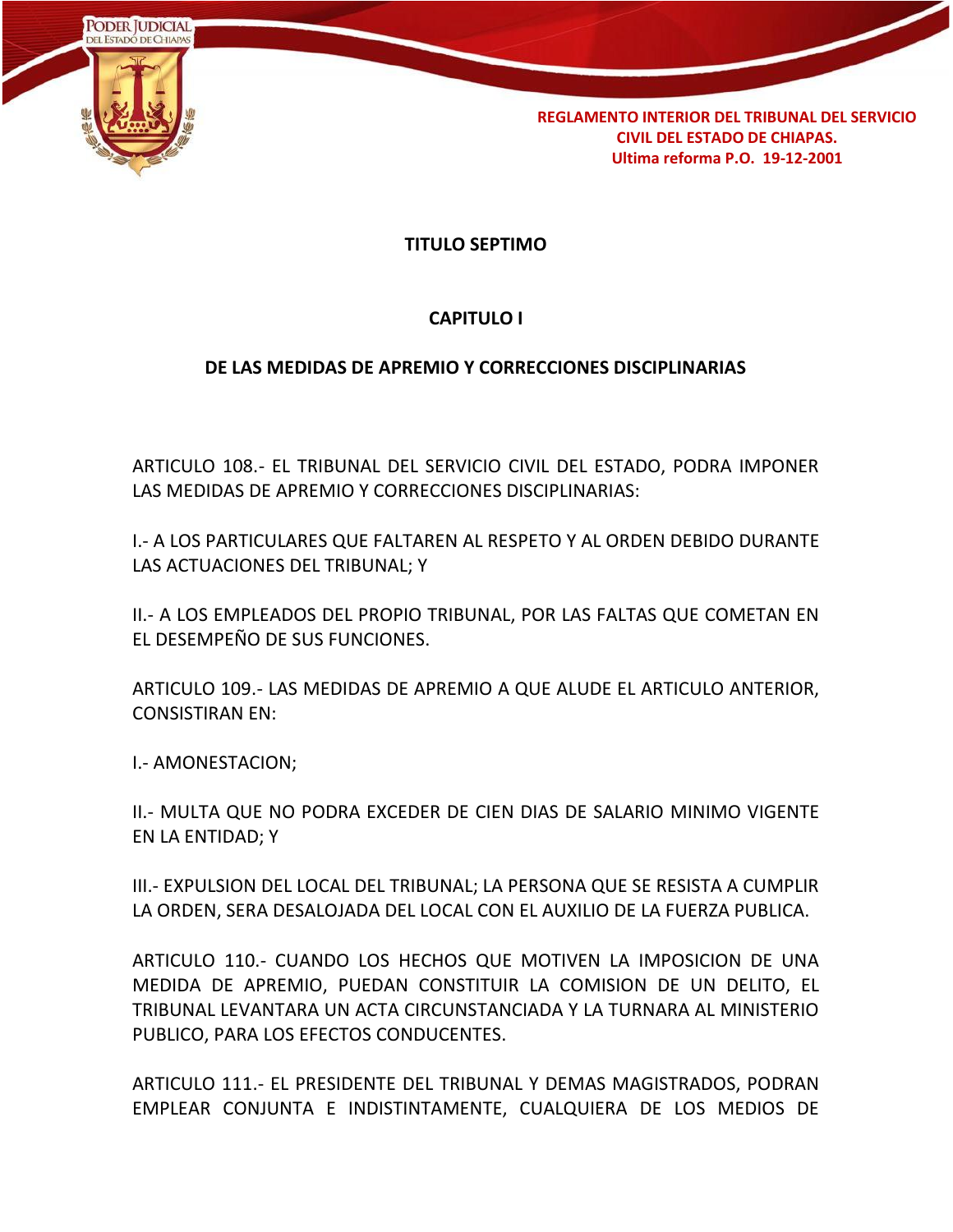

APREMIO NECESARIOS, PARA QUE LAS PERSONAS CONCURRAN A LAS AUDIENCIAS EN LAS QUE SU PRESENCIA ES INDISPENSABLE O PARA ASEGURAR EL CUMPLIMIENTO DE SUS RESOLUCIONES.

LOS MEDIOS DE APREMIO QUE PUEDAN EMPLEARSE SON:

I.- MULTA DE HASTA CIEN VECES EL SALARIO MINIMO GENERAL VIGENTE EN LA ENTIDAD;

II.- PRESENTACION DE LA PERSONA CON AUXILIO DE LA FUERZA PUBLICA; Y

III.- ARRESTO HASTA POR TREINTA Y SEIS HORAS.

ARTICULO 112.- SE ENTENDERA COMO CORRECCION DISCIPLINARIA:

I.- APERCIBIMIENTO O AMONESTACION.

II.- LA MULTA QUE NO EXCEDA DE VEINTE DlAS DE SALARIO MINIMO VIGENTE EN EL ESTADO, QUE SE DUPLICARA EN CASO DE REINCIDENCIA.

III.- LA SUSPENSION QUE NO EXCEDA DE QUINCE DlAS.

ARTICULO 113.- LAS CORRECCIONES DISCIPLINARIAS Y MEDIOS DE APREMIO SE IMPONDRAN DE PLANO, SIN SUBSTANCIACION ALGUNA, Y DEBERAN ESTAR FUNDADAS Y MOTIVADAS.